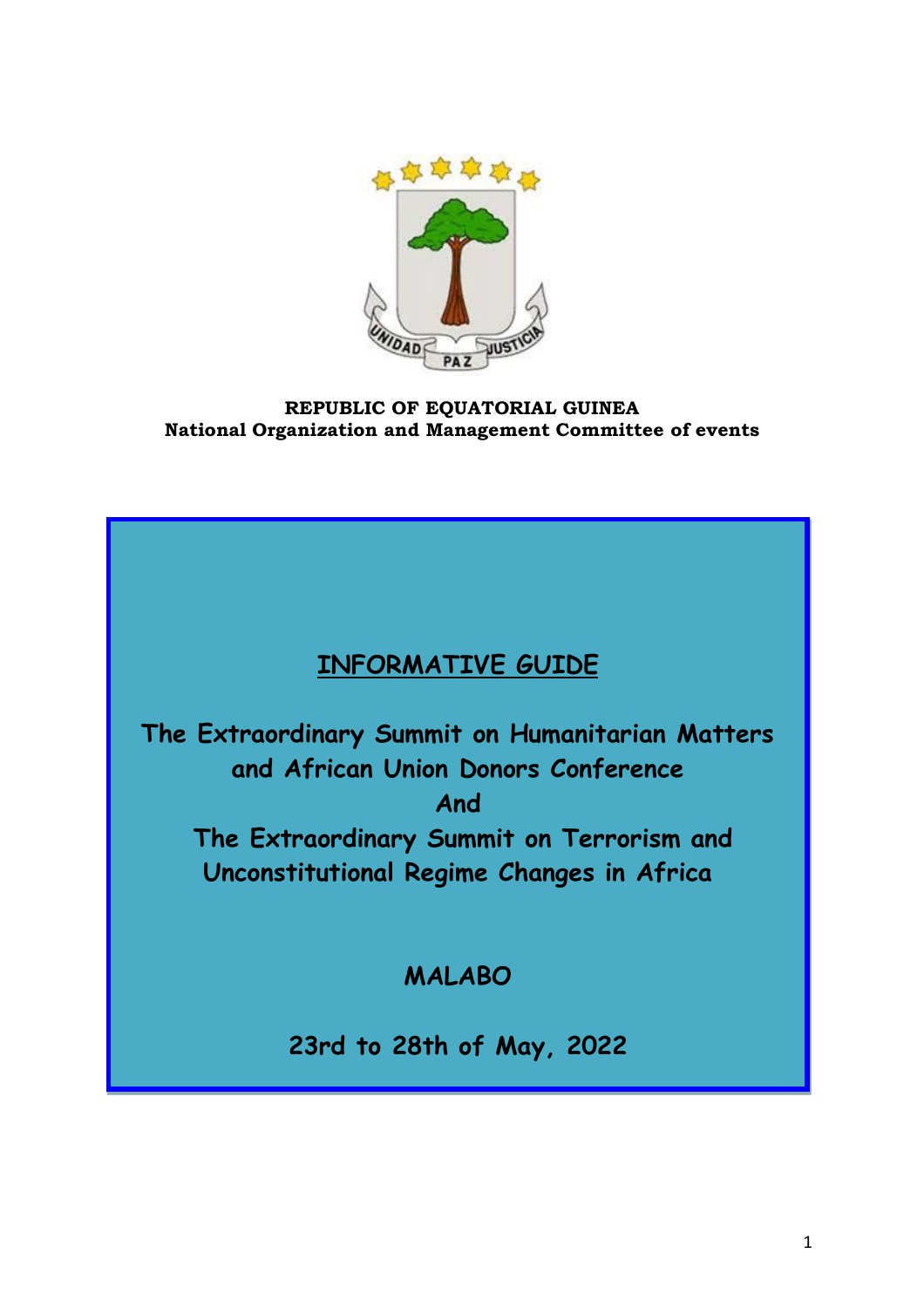#### **GENERAL INFORMATION**

The Republic of Equatorial Guinea is located in the Gulf of Guinea and is organized into two regional divisions: the Insular Region and the Continental Region.

The Insular Region includes the island of Bioko, where the capital Malabo is located, and the island of Annobón.

The Continental Region is bordered to the north by Cameroon, to the east and south by Gabon and to the west by the Gulf of Guinea. The island of Corisco also belongs to this area. The mainland capital is the city of Bata.

#### **SURFACE AND DISTRIBUTION**

The total land area of Equatorial Guinea is 28,052.46 km², which are distributed as follows:

- Bioko Island 2,017 km²
- Annobón Island 17 km²
- Continental Region 26,000 km²
- Corisco Island 15 km²

The country is administratively divided into eight provinces: Annobón (San Antonio de Palea), Bioko Norte (Malabo), Bioko Sur (Luba), Centro Sur (Evinayong), Kie-Ntem (Ebebiyin), Litoral (Bata), Djibloho (Oyala ) and Wele-Nzas (Mongomo).

#### **AIRLINES COMPANIES THAT FLIGHT TO EQUATORIAL GUINEA**

Equatorial Guinea has five main airports, one on the island of Bioko (Malabo), two on the mainland (Bata and Mongomeyen) and two on the islands (Corisco and Annobon).

The first has a direct connection with different international airports: **Madrid (Spain)**  Punta Europa, Ceiba **Paris (France)** Air France **Frankfurt (Germany)** Lufthansa **Casablanca (Morocco)** Royal Air Maroc **Cotonou (Benin)** Cronos Airlines **Abidjan (Côte d'Ivoire)** Ceiba Intercontinental (three weekly flights) Accra (Ghana) Ceiba Intercontinental

**Sao Tome (Sao Tome and Principe)**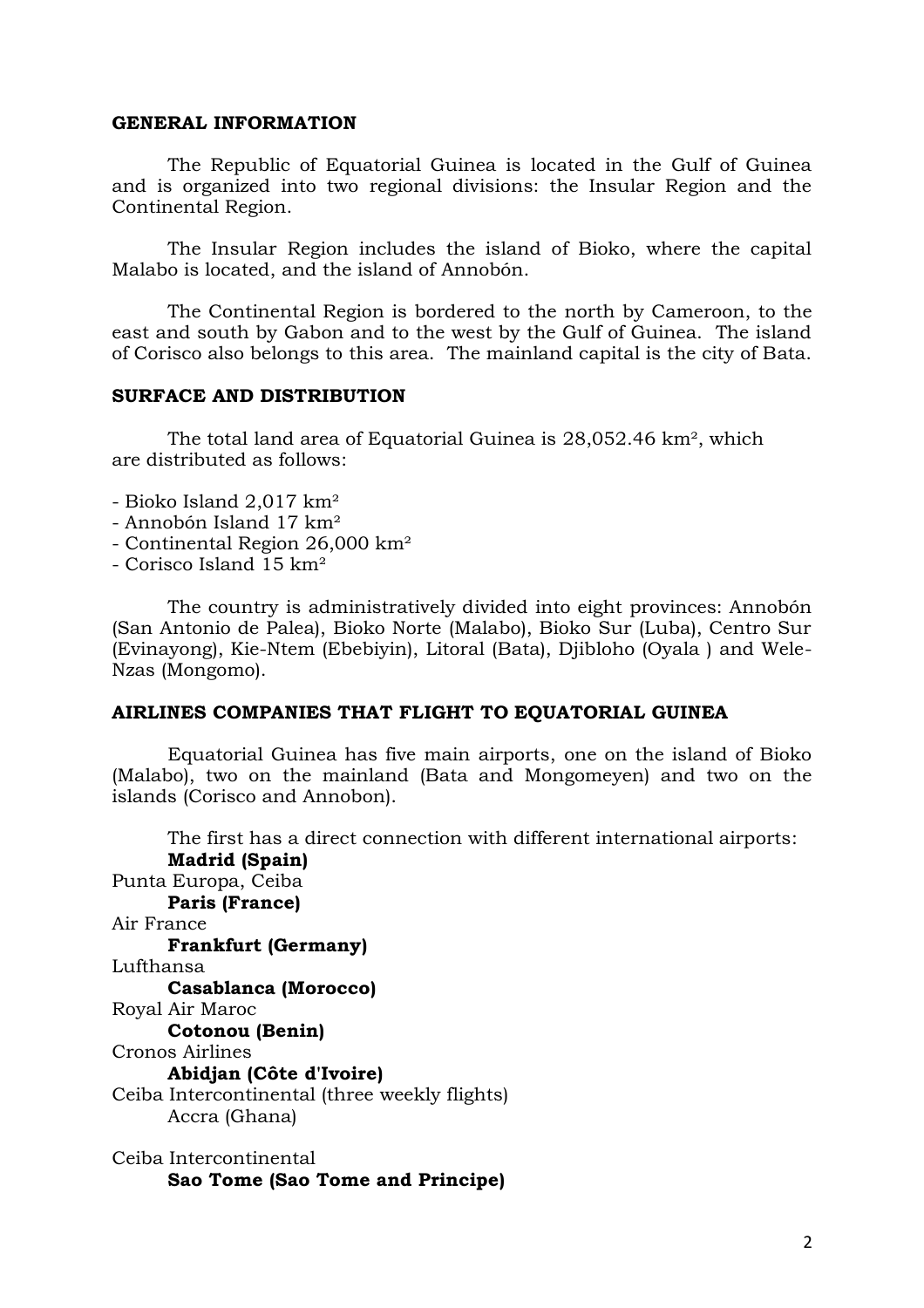Ceiba Intercontinental **Douala (Cameroon)** Camair, Ethiopian Airlines, Cronos Airlines **Libreville (Gabon)** Douniah Airlines, Royal Air Marocc **Port Harcourt (Nigeria)** Cronos Airlines **Addis Ababa (Ethiopia)** Ethiopian Airlines **Lome (Togo)** Asky

# **National Airlines**

Airlines companies that carry out national flights between Malabo, Bata, Corisco, Mongomeyen and Annobón.

Ceiba Intercontinental and Cronos Airlines and

## **PREFIXES**

- Country Prefix: +240 Malabo: 333 09 Bata: 333 08

#### **- TELEPHONE NUMBERS OF INTEREST**

-Local Police Malabo Police Station: 333 092779 and 113 -Local Police Bata Police Station: 666 22 33 72 -Medical Emergency 222 246383/ 222246269 -Fire Brigade: 115 -Rapid intervention: 666-303-030//666-404-040

# **CURRENCY AND CREDIT CARDS**

**Current currency**. The current currency in Equatorial Guinea is the CFA franc. CFA franc (CFA fr) = 100 Cents.

Banknotes are in denominations of CFA fr 10,000, 5,000, 1,000 and 500. Coins are in denominations of CFA fr 500, 100, 50, 25, 10 and 5. The country is part of the Central African States French Monetary Zone.

# **Change Table**

- 1 euro = 655,957 CFA F
- 1 dollar USD= 447,599 F CFA
- 1 pound GBP= 713,692 F CFA
- $-1$  CNY yuan = 65,524 F CFA
- 1 yen JPY 5,001 F CFA

**Credit cards:** Banks accept checks and credit cards.

# **OTHER DATA OF INTEREST Weights and Measures**. Metric system.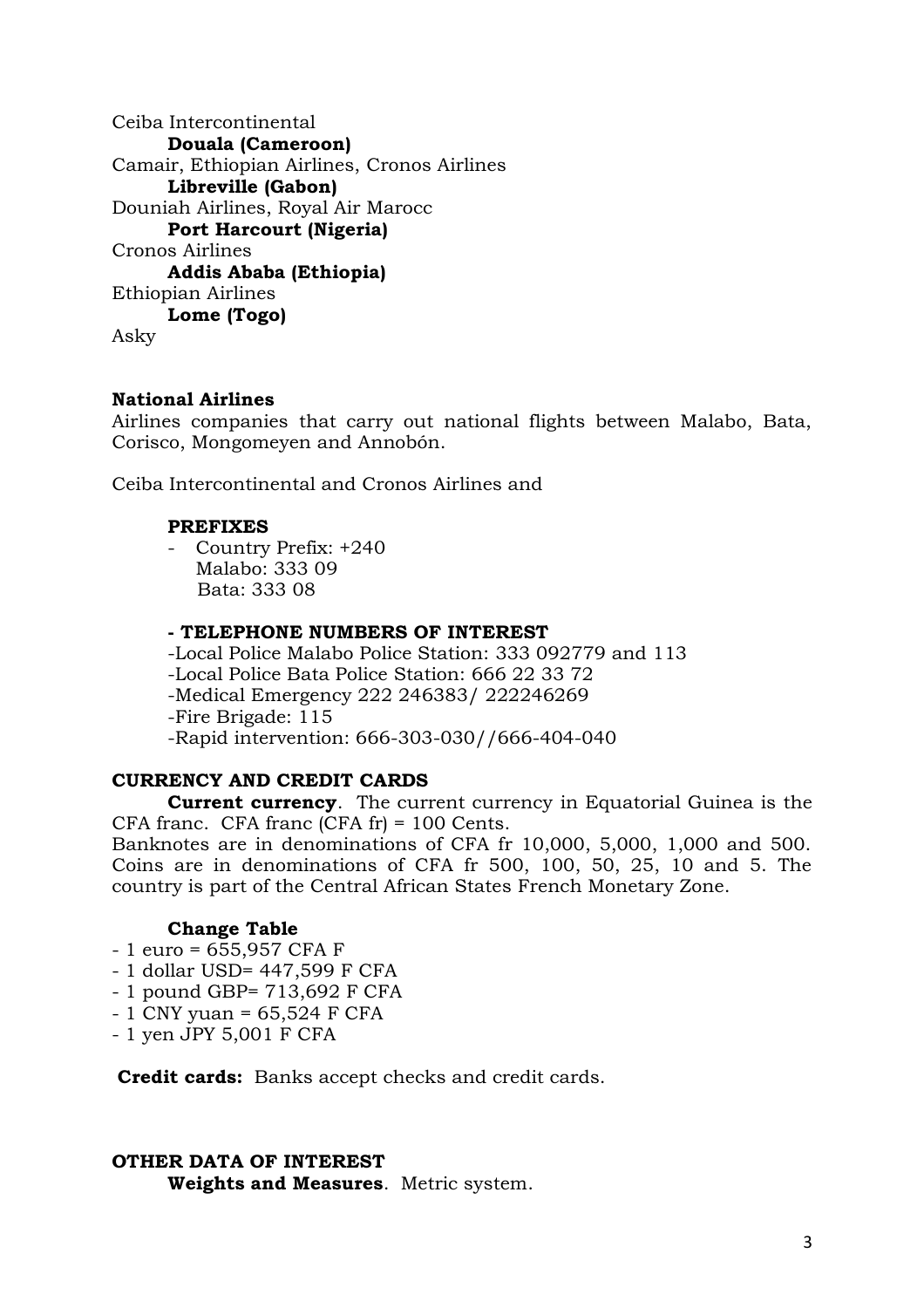**Official holidays:** 1 of January New Year; March 8 International Day of the woman; May 1, Labour Day; May 25, African Unity Day; June 5, Birthday of the President; August 3, Freedom Day; August 15, Constitution Day; October 12, Independence Day; December 1 World Day to Fight AIDS; December 8, the Immaculate Conception; December 10, Human Rights Day and December 25, Christmas.

#### **THE WEATHER**

Equatorial Guinea is characterized by enjoying a clearly equatorial climate, characteristic of areas near the equator. This climate is very similar to the tropical: both share low thermal amplitudes and high temperatures. The biggest difference is that the rainy season in the tropical climate is more irregular and less intense, while in the equatorial climate the rains are very abundant and regular, and usually exceed 1,500 or 2,000 mm per year.

From there, each of the regions of Equatorial Guinea has its own characteristics.

#### **ISLAND REGION: BIOKO AND ANNOBÓN**

In the Insular Region we find an equatorial-type climate in Bioko, with a dry season from November to March and a rainy season from April to October. The climate is temperate, influenced by warm marine currents and by the relief of the island, with a monsoon component in its southern part and an average annual temperature of 25°C, which can fluctuate around 2°C.

Annobón's climate is similar, with a dry season from June to October and a wet season from November to May. The average annual temperature is usually 26° C.

#### **MAINLAND REGION**

The climate of the continental region presents two dry seasons: the first of them occurs between December and mid-February and the second and more important, from July to September. We can also find two rainy seasons: one from March to June and another from September to November.

In the continental region, the average annual temperature is around 25° C, with an oscillation that does not exceed 5° C. The main rainfall occurs between the months of September and December, from 1,800 to 3,800 mm, and the humidity relative is around 90%, falling to 85% in the dry season.

The wettest areas are found in the mountainous area of Mount Mitra and on the border with Gabon, in the Mitemele basin.

#### **THE RELIEF**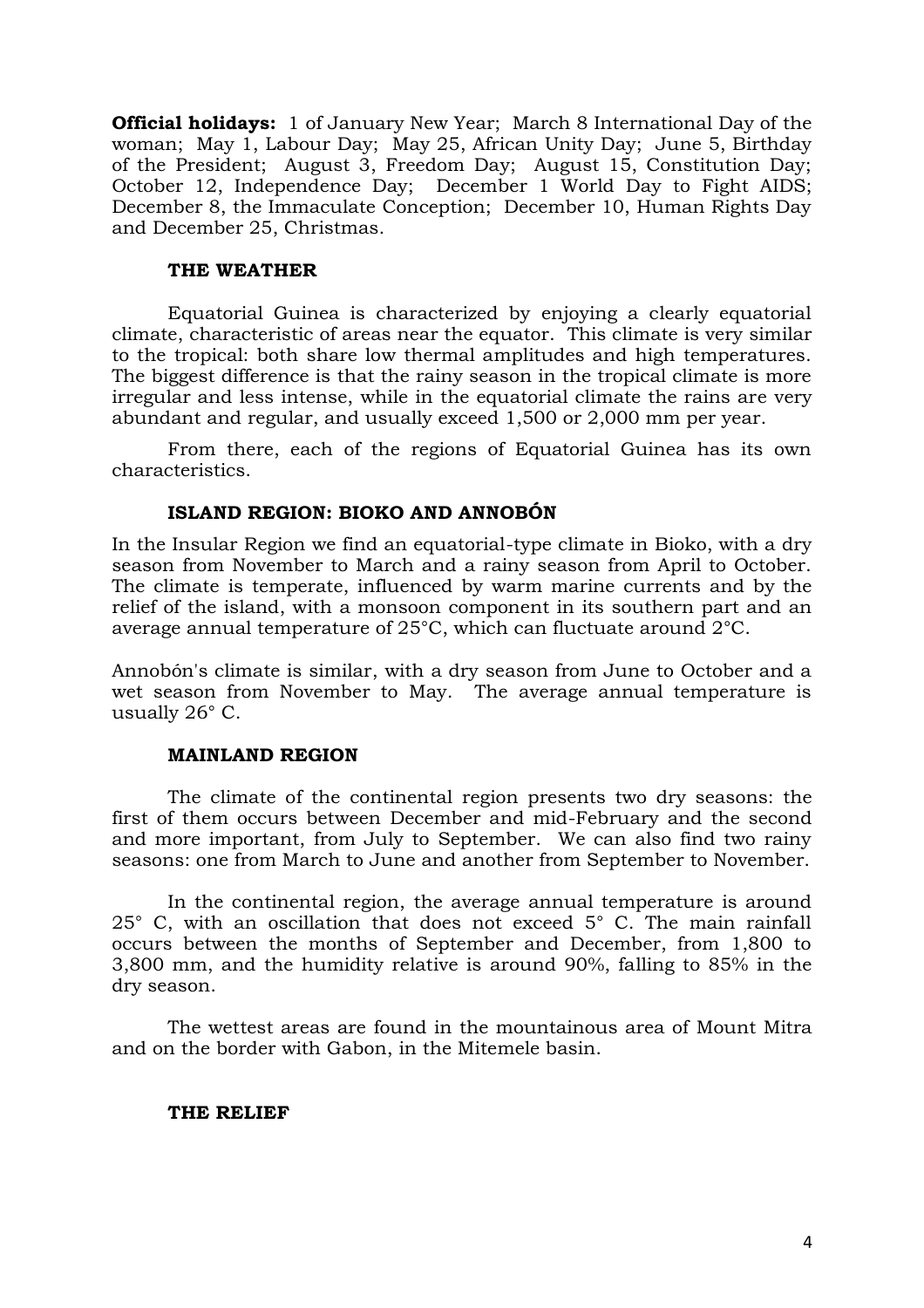As the country is divided into two zones, the Insular and the Continental, the geographic and relief variety of Guinea is as wide as it is rich.

# **Mainland zone**

It is formed by a part of the coast that becomes more mountainous as we go inland, where we find a series of chains called "of the Seven Mountains". One of the greatest wealth of Equatorial Guinea is, precisely, the exuberant and leafy jungles that we find in these lands of soft undulations.

The relief of the Continental Region can be grouped into three types of formations:

- The coastal area, sandstone and marl.
- The interior zone, mainly gneiss.
- The eastern zone, granitic.

# **Orography of the Continental Region:**

1.- Kie-Ntem Plateau: descends to the west and continues to the coast through the Ntem peneplain.

2.- Central peneplain: it descends towards the Muni and Mitemele basins and is crossed by rocky outcrops.

3.- Mongouba Platform: we find it in the eastern part of the Niefang Chain, with peaks that reach 1,200 m in altitude.

4.- Massif of Mitra: we find the highest areas of the Continental Region: those of Mount Mitra or Mount Alen, in the south of the Niefang Chain.

5.- The Muni and Mitemele basin: this is a trench between the Niefang chain, on one side, and the Crystal Mountains, on the other.

6.- Peneplain west of the Niefang Chain.

# **The Island Area**

The island of Bioko is of volcanic origin and, therefore, mountainous and also very wild. From any part of its surface we can be amazed to see the silhouette of the Basile peak, formerly known as the Santa Isabel peak. As for Annobón, its physiognomy is also of volcanic origin, composed mainly of basaltic rocks.

# **Orography of the Insular Region:**

1.- Bioko. The island is divided into a northern and a southern block, separated by a central depression near Musola, and is part of the volcanic chain that crosses diagonally from Lake Chad to Ascension Island.

It is of volcanic origin, with a landscape of deep valleys and steep reliefs. The island is made entirely of volcanic rocks. We found three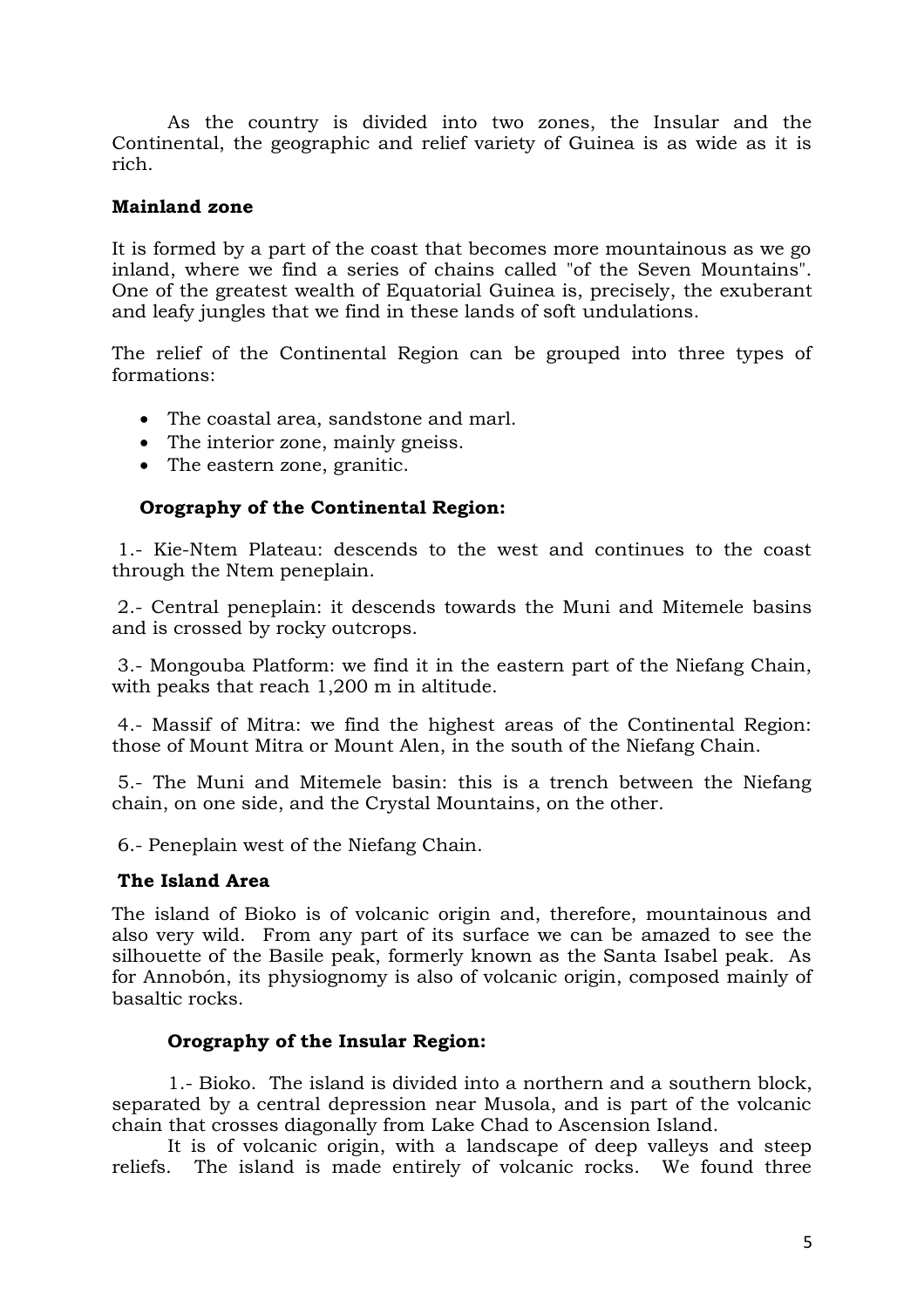calderas: Pico Basile (3,011 m) in the north and Pico Biao (2,009 m) and the Gran Caldera de Luba (2,261 m) in the south.

2.- Annobón: It is located in the volcanic mountain range, mentioned above, together with Bioko, São Tomé and Príncipe.

# **Featured Items:**

1.- Lake A Pot boiler.

2.- Crater of the southern area in the east of Punta Manjob.

3.- Corridor that joins the Bays of San Pedro and Santa Cruz, routed by the Anganchi river.

# **The vegetation.**

Despite the small size of the country and due to its landscape diversity, Equatorial Guinea is one of the areas with the greatest biodiversity in Africa, since we can find from the classic beaches with black volcanic sand to incredibly lush forests or alpine lands at 3,000 meters high. Aware of this wealth, the Government has reserved almost 20% of the country's land for the conservation of natural life.

# **The flora of the Continental Region**

At least three quarters of the Continental Region is covered by huge forest formations. Within them, the predominant one is the perennial shady forest, also called humid forest. This type of forest is typical of the tropical or equatorial climate and is characterized precisely by the density and height of the plant formations that occupy it.

In addition, a good part of this area is occupied by crops and fallow land, which give rise to enormous thicknesses of bushes and lianas through which it is almost impossible to enter and which serve as a refuge for an enormous and very rich wild fauna.

# **The flora of the Insular Region**

In Bioko, below 700 m -maximum altitude for cocoa cultivation-, cocoa, coffee and banana plantations occupy most of the forest area, although much of it remains unexploited today. The vegetation, similar to that of the continent, has only been maintained in some areas.

In the southern part of the island, we find a type of rain forest, rich in orchids, thanks to the 10,000 mm of water it receives each year.

The perennial shady forest develops from 700 m to 1,800 m, with a large number of tree ferns. From that altitude, meadows appear along with low plant formations. On the Basile peak we find formations of ericaceous plants.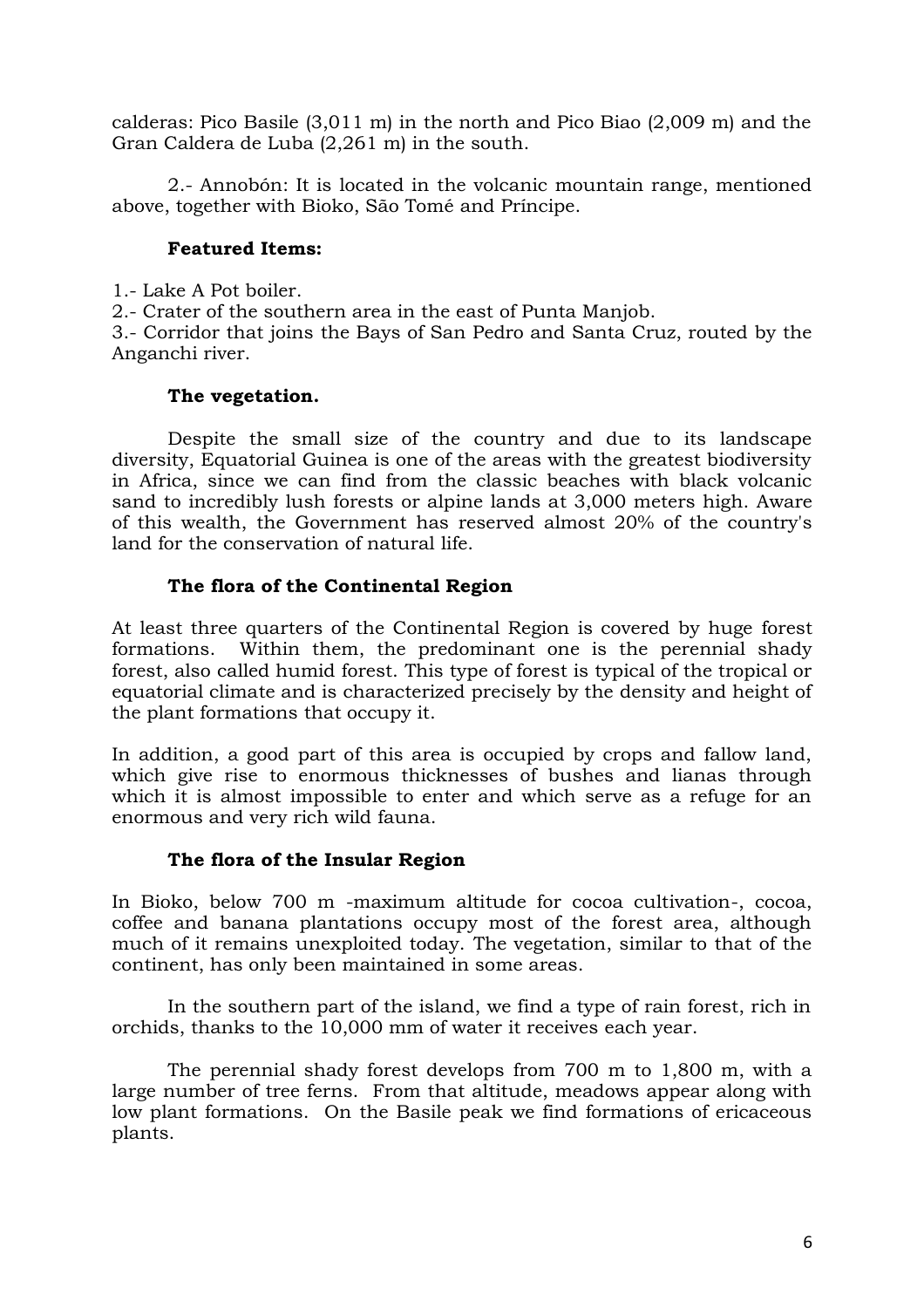In the northern area of Annobón, savannah and deciduous tree formations grow, since the island's climate is less rainy. In the south, the tree zone is much denser due to the influence of the monsoon.

#### **The wildlife.**

The animal population of Guinea is in luck, since they live in a country where nature continues to be as great as it is virgin, but where development also allows adequate measures to be taken for its conservation in the future.

More than a hundred diverse mammals are part of this fauna: small antelopes, pangolins, felines. The country is especially rich in diversity of primates: gorillas, chimpanzees, mandrills, colobus. But in Equatorial Guinea you can also find some large mammals such as the jungle elephant, the hippopotamus, the wild pig or the manatee.

Equally numerous are the species of reptiles and amphibians, and four species stand out, the sea turtles that frequent the coast of the Litoral Region.

In the coral reefs of Corisco we find a marine fauna that swims common in Central Africa. It is also important to mention the coast of Moraka, near Ureca, in Bioko, as one of the most privileged places in the area to observe the sea turtles laying eggs.

Also noteworthy is the rich inventory of Equatorial Guinean birds, with more than three hundred known species: as well as that of aquatic fauna, with more than 167 species of fish registered. Both inventories have started, but are still incomplete.

Likewise, the world of insects, of extraordinary diversity is still pending to be inventoried.

Equatorial Guinean cuisine offers a wide variety of dishes and is influenced by both African and European cuisine. In rural areas, the basis of food is meat and fish, and in the big cities we can find restaurants where we can taste both traditional African food, Western and, especially Spanish dishes, such as potato omelette or Paella.

Currently, in the two big cities, Malabo and Bata, you can already find hotels with a wide range of menu options, as well as pizzerias or small restaurants where the gastronomy of the area is combined with more western food. There are no very strict rules regarding hours, so it is easy to eat anything at any time of the day, until closing time.

The main difference between African and European cuisine lies in the use of sauces made from typical products of the country such as peanuts, pumpkin, modica, yams or ocro. Another clearly differentiating element is the inclusion of wild animals in the preparation of some dishes.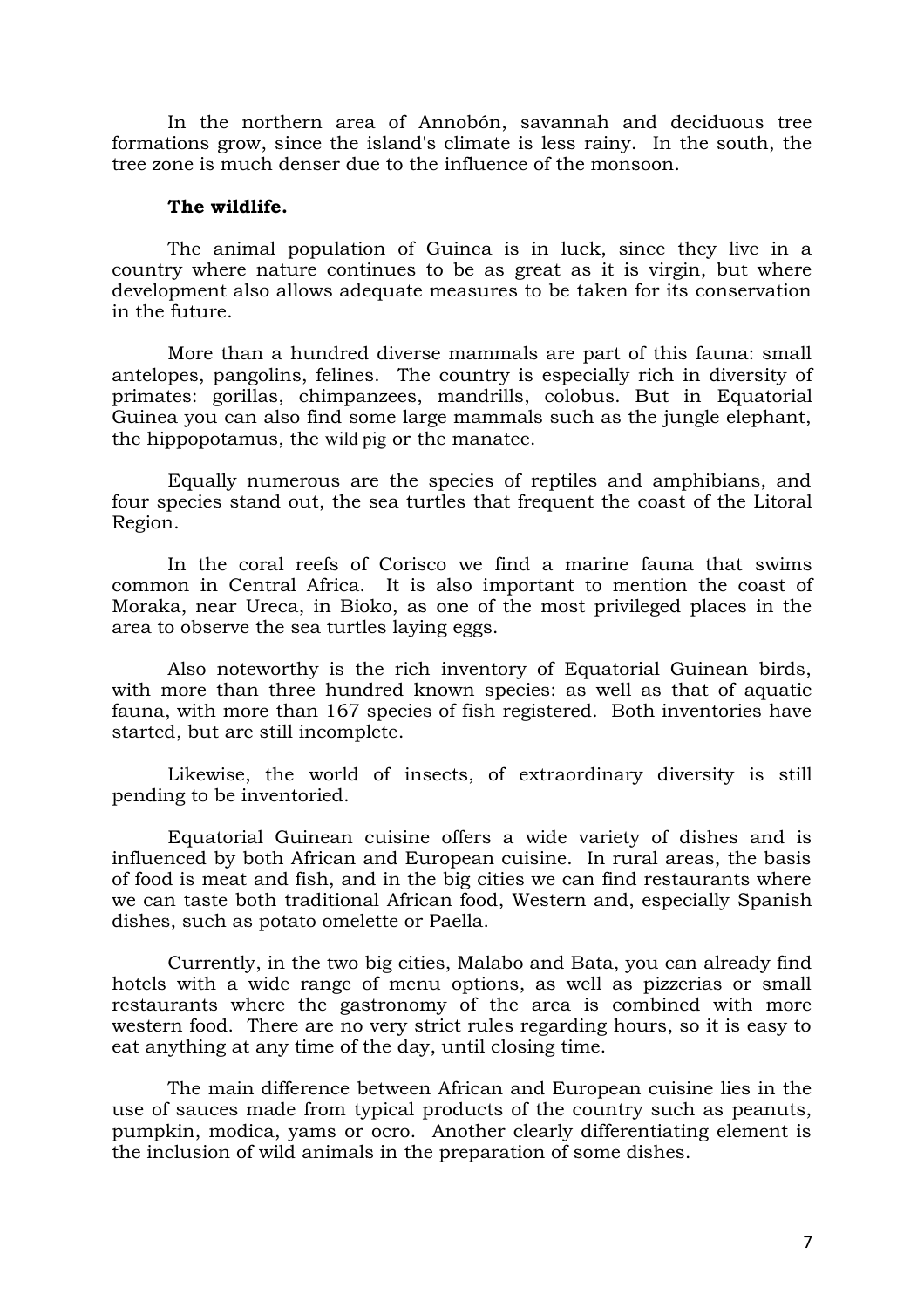Fish is also an important part of the national cuisine. When trying it, it is worth looking for those places where they will serve us an exquisite freshly caught piece, and simply ask for it grilled. In some towns they can even serve us an amazing freshly caught lobster. Nor should you miss, if possible, a delicious dish of typical snails or sea snails.

Pepesup (spicy fish soup) is one of the basic dishes of Equatorial Guinean cuisine, like pangolin with chocolate, bambucha or peanut soup. And almost all of them are usually accompanied with rice or plantain.

One of the main secrets of Guinean cuisine is the use of the seasoning called andok, which is collected for local consumption, but which, during good harvests, is also exported to other countries.

The typical drinks are palm wine or topé (it comes from the palm tree) and malamba (sugar cane), although today the most popular drink is beer and wine, most appreciated by tourists, since you can find your favorite brands almost anywhere, and it's especially nice for braving the hot, humid tropical environment.

In the typical markets of Guinea we can also find a huge variety of fruits and vegetables, such as papaya, pineapple, banana, plantain, avocado, mango, coconut, bisong, guayave, engong... and a long etcetera that are truly exceptional, both for its size as for its quality and flavor.

#### **ETHNIC GROUPS, CULTURES AND LANGUAGES**

Almost the entire population, with the exception of the Pygmies, belongs to the Bantu people. More than seventy million individuals that extend throughout Central, Eastern and Southern Africa belong to this denomination.

Despite the great ethnic and cultural variety that shares territory, and unlike what unfortunately happens in other African countries, in Equatorial Guinea today, the different cultures coexist with each other in full peace, without ethnic problems or confrontations.

## **Ethnic groups and cultures**

**Fangs:** They form the largest ethnic group, traditionally their coexistence is structured in relatively autonomous families, clans and tribes. Offspring is transmitted through males, hence the importance of the father, the uncle and the firstborn. Their wooden sculptures, masks and ritual fang statues are appreciated throughout the world.

**Bubies:** They are on the island of Bioko and they are Bantus belonging to the so-called "yam civilization", their society was structured in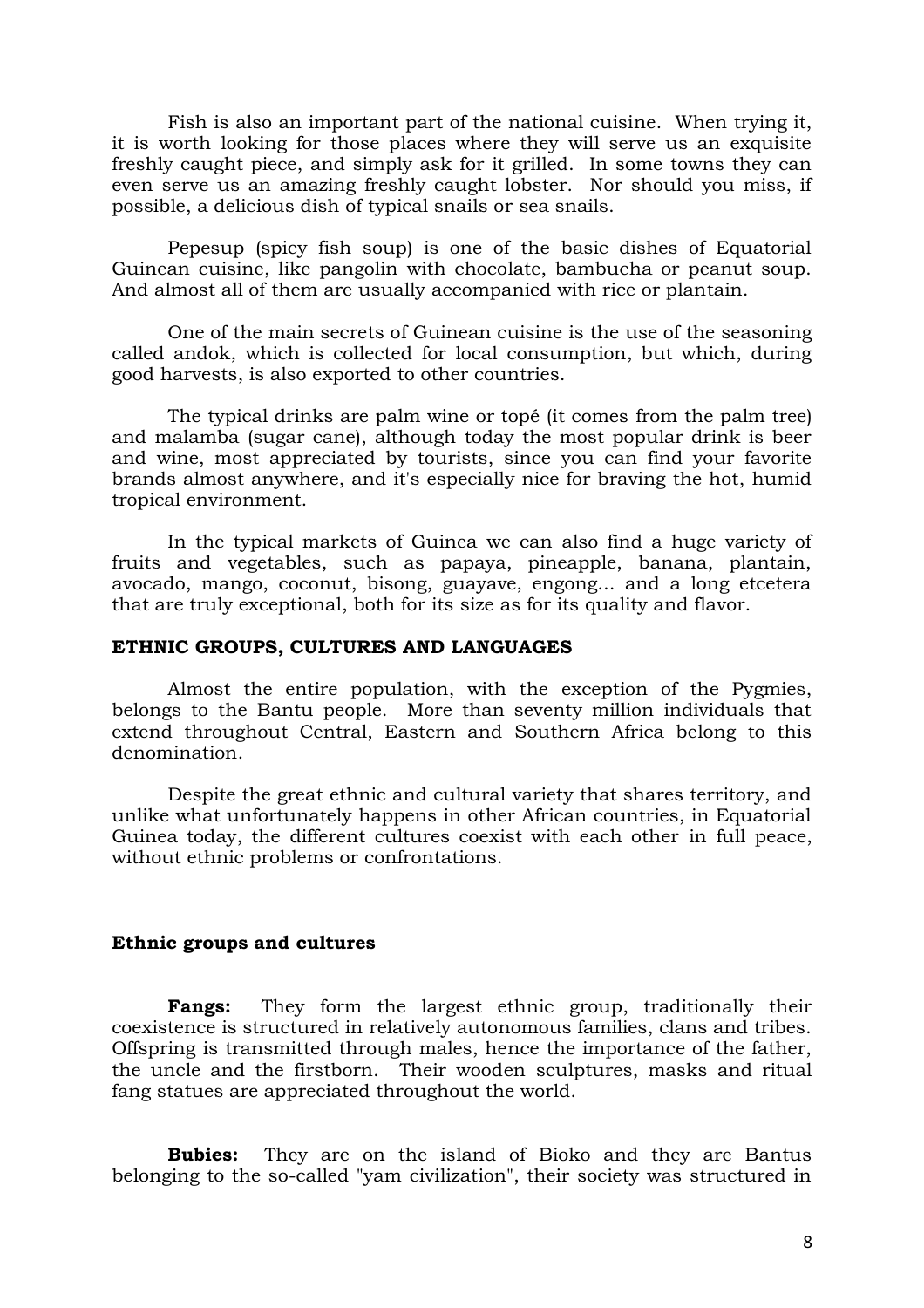the form of a kingdom that remained until the end of the colonial period. Their original religion was monotheistic and their traditional music, dance and song were inspired by religious ceremonies that are still deeply rooted.

**Pigmeos:** In Equatorial Guinea they are called Beyeles and Bokuigns, they live in small groups and are dedicated to hunting and gathering roots and wild berries.

**Ndowes:** It is a minority people, made up of numerous ethnic groups: the Kombe, the Bujeba, the Bapuku, the Balenke, the Enviko and the Benga. Their social organization is hierarchical in families, towns, lineages and clans.

**Bysios:** Originally from Cameroon, they are few in number and emigrated in the XIX century towards the nearby coastal regions of the continental region, via the Ntem River.

**Fernandinos and Criollos:** Bourgeoisie of landowners and merchants, who lived for a long time in the capital and were mestizo descendants of workers who settled for centuries on the plantations of the island of Bioko.

**Annoboneses:** They are located on the island of Annobón and are a mixture of Portuguese, Spanish and slaves of African descent, they have traditionally been fishermen, since agriculture is scarce on the island as it is a volcanic land, they use canoes known as cayucos, made ceiba wood. Most dominate the Fá d'Ambô dialect which is a Portuguese creole mixed with Spanish.

#### **LANGUAGES AND DIALECTS**

Spanish is the official administrative and teaching language. French is the second official language, Portuguese the third official language, and almost all ethnic groups speak the so-called Bantu languages.

#### **1. INTRODUCTION.**

The Government of the Republic of Equatorial Guinea takes advantage of this opportunity to greet and welcome all the Official Delegations that have been invited to the Extraordinary Summit on Humanitarian Matters and African Union Donors Conference, and the Extraordinary Summit on Terrorism and Unconstitutional Regime Change in Africa.

Therefore, we are honoured and pleased to convey to you the following protocol guidelines.

To this sense, it is recommended that all participating States, Special Guests, Diplomatic Missions, Consular Missions and International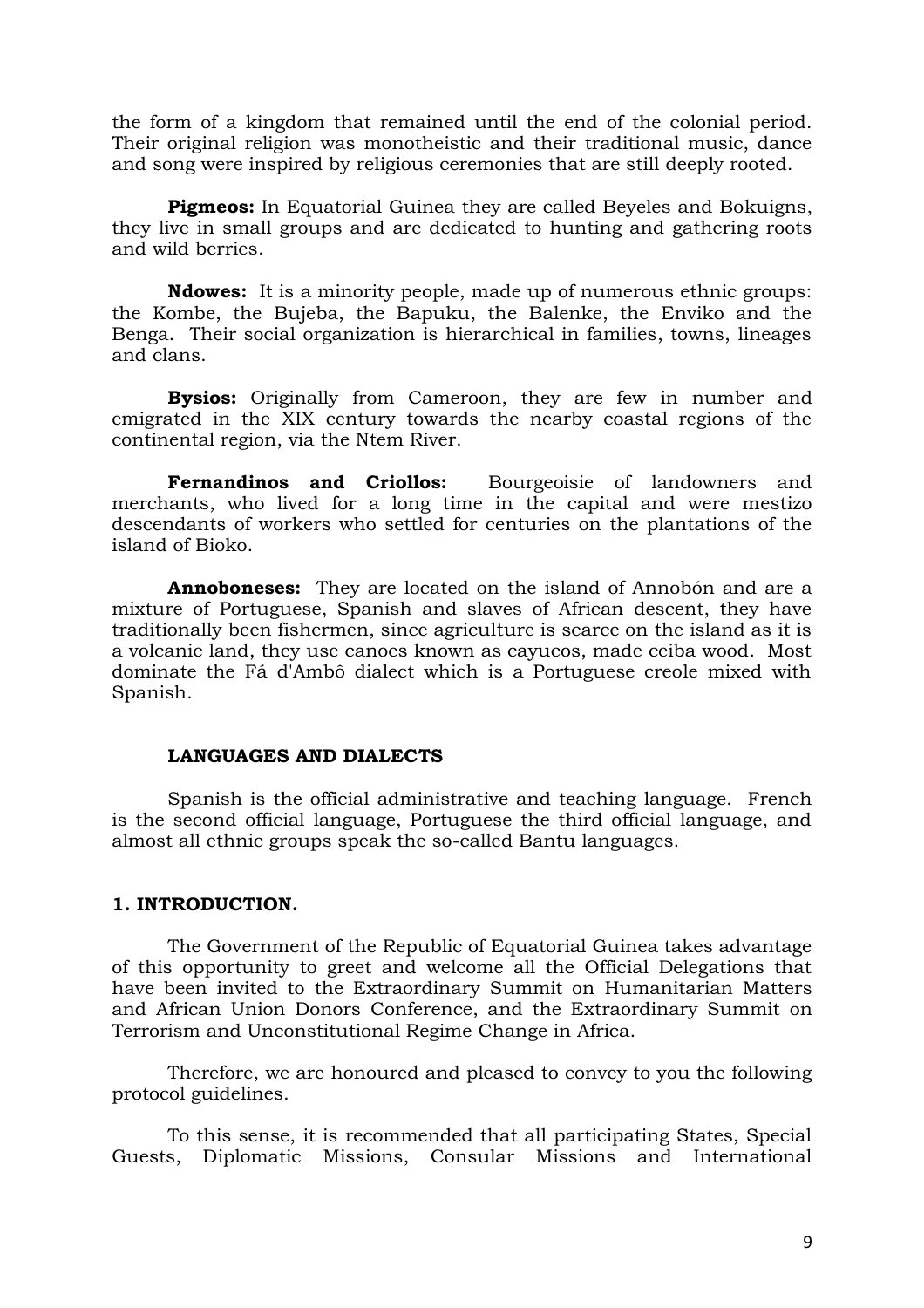Organizations cooperate closely with the Departments indicated below through the following telephone numbers and email addresses:

# **MINISTRY OF FOREIGN AFFAIRS AND COOPERATION**

+240 222-277132 +240 222-104797 +240 222-531212 Email: [protocolos@gmail.com](mailto:protocolos@gmail.com) maec.secgral2017@gmail.com

# **DEPARTMENT OF PROTOCOL AND STATE CEREMONIES**

+240 222 116089 +240 222259889 Email: departmentdeprotocol@yahoo.es

# **NATIONAL COMMITTEE FOR THE ORGANIZATION AND MANAGEMENT OF EVENTS COMITÉ NACIONAL DE ORGANIZACIÓN Y DIRECCIÓN DE EVENTOS** Tel. Fijo: +240-333-09-87-47 +240 222 272363 +240 222274240 +240 222 598877 e-mail: [comitenacional.evento@gmail.com](mailto:comitenacional.evento@gmail.com) www.hotelypunto.com

## • **COMPOSITION OF DELEGATIONS**

In order to allow the Equatorial Guinean authorities to take the necessary steps to receive the Delegations in the best possible conditions, all participating States, Special Guests, Diplomatic, Consular and International Organization Missions are requested to notify, no later than the  $10<sup>th</sup>$  of may of 2022, the composition of their respective Delegations to the following addresses:

Email: [comitenacional.evento@gmail.com](mailto:comitenacional.evento@gmail.com) Email: departmentdeprotocolo@ yahoo.es

# • **ARRIVALS**

A team of Protocol Officers will be stationed at the Malabo International Airport to ensure the reception and transfer of the Delegations to their respective places of residence.

A Special Commission made up of Senior Government Officials will attend the ceremony of reception and welcome of the Official Delegations.

A Protocol Officer will be appointed for each Delegation

# • **RECEPTION:**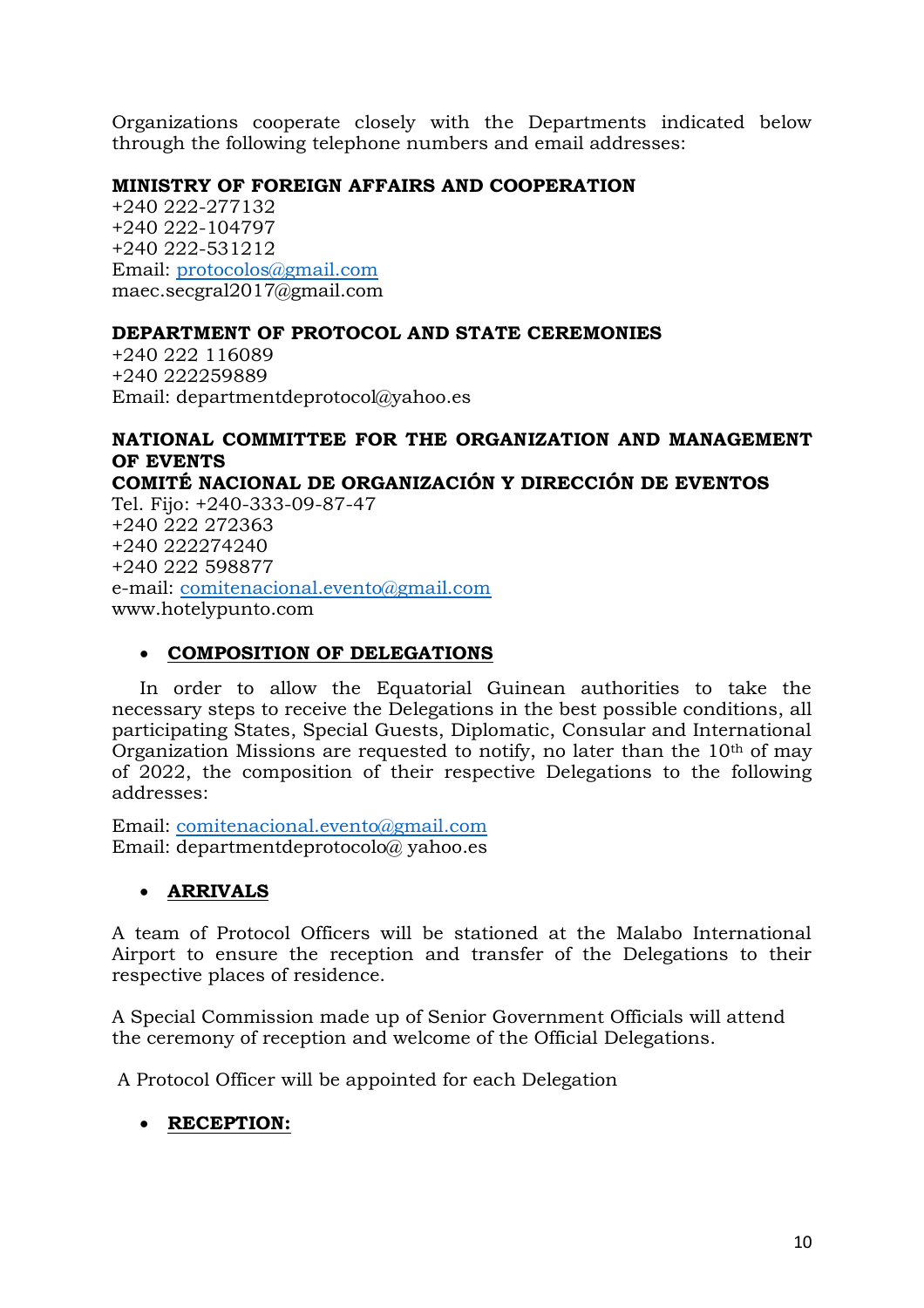The Heads of State and Government will be received upon arrival by a Court of Honour.

The Special Guests will be received according to the courtesy and prerogatives that correspond to their respective personalities.

The Ministers, the Head of the Official Delegations will be received upon arrival by a High Personality.

The Special Guests will be received according to the courtesy and prerogatives that correspond to their respective personalities.

The Participants and Delegates will be received by the Protocol Services.

The Delegations of countries and guests traveling to Equatorial Guinea with special planes are requested to inform the National Committee in advance, providing the following information, in order to grant them the corresponding overflight and landing authorizations (form is attached):

- Aircraft characteristics
- Registration Number
- Call sign
- Commander's name
- Crew
- Arrival date and time

Email:comitenacional.evento@gmail.com Email:departamentodeprotocolo@yahoo.es Email: protocols@gmail.com Contacts: 00240-222-277132 00240-666-500-650 00240-222-116-089

# • **ACCOMMODATION**

The Capital of Malabo has hotel availability, that the Delegates will be able to obtain their room reservations through the National Committee of Events or contact directly with the same hotels and tourist places.

| $N^{\circ}$ | <b>NAME</b><br>OF THE<br><b>HOTEL</b> | TYPE OF ROOM | <b>PRICE</b> | $N^{\circ}$ OF<br><b>ROOMS</b><br><b>AVAILABLE</b> | <b>FACILITIES</b> | <b>CONTACTS</b> |
|-------------|---------------------------------------|--------------|--------------|----------------------------------------------------|-------------------|-----------------|
|             |                                       |              |              |                                                    |                   |                 |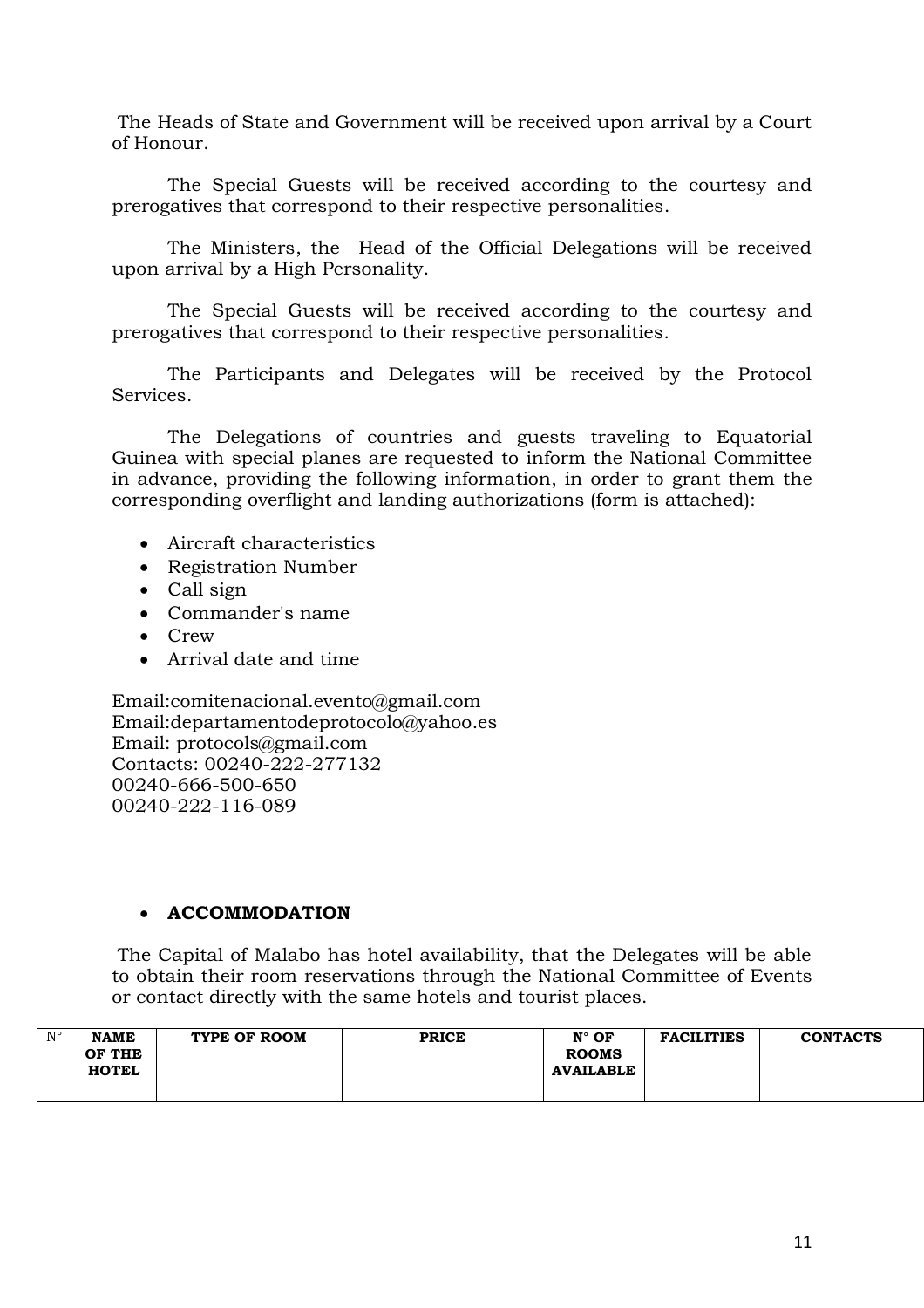| $\mathbf{1}$   | Hilton                      | Presidential<br>$\bullet$<br>suite<br>Executive suite<br>$\bullet$<br>Luxury suite<br>$\bullet$<br>Objective room<br>$\bullet$<br>Single room | 597,000fcafs<br>$\bullet$<br>380,000fcafs<br>$\bullet$<br>315,000fcfas<br>$\bullet$<br>259,000fcafs<br>$\bullet$<br>233,000f.cafs<br>$\bullet$ | 187<br>rooms<br>available | Two rooms for<br>the disabled,<br>Wi-Fi,<br>hairdresser,<br>function room                        | bee@hilton.com<br>justo.bee@hilton.com<br>tel. +240 555036645<br>+240 555109190<br>+240 555001030<br>+240 333906811           |
|----------------|-----------------------------|-----------------------------------------------------------------------------------------------------------------------------------------------|------------------------------------------------------------------------------------------------------------------------------------------------|---------------------------|--------------------------------------------------------------------------------------------------|-------------------------------------------------------------------------------------------------------------------------------|
| 2              | Hotel<br><b>Flares</b>      | Junior suit<br>$\bullet$<br>Residential<br>$\bullet$<br>suite<br>Suite flares<br>$\bullet$                                                    | 70,000fcfas<br>$\bullet$<br>85,000fcfas<br>$\bullet$<br>95,000fcfas                                                                            | 30<br>rooms<br>available  | Wifi,<br>no<br>breakfast,<br>restaurant                                                          | flarexhotel@yahoo.es<br>tel.+240 333 090313<br>+240 666 222 782                                                               |
| 3              | Hotel<br><b>Mbatur</b>      | Normal Rooms<br>$\bullet$                                                                                                                     | 80,000fcfas<br>$\bullet$                                                                                                                       | 8<br>rooms<br>available   | Coffe,<br>breakfast,<br>hairdresser,<br>$\rm{d}r v$<br>cleaning<br>wifi, tv.                     | ing.eduaboho2020<br>@gmail.com<br>Mbaturmalabo<br>@gmail.com<br>Tel.+240 222 244807<br>+240 222271692                         |
| $\overline{4}$ | Hotel<br>Bamy               | Normal room<br>$\bullet$<br>Two bed dorms<br>$\bullet$<br>Suite<br>$\bullet$                                                                  | 40,000fcfas<br>$\bullet$<br>70,000fcfas<br>$\bullet$<br>120,000fcfas<br>$\bullet$                                                              | 50<br>rooms<br>available  | Wifi,<br>swimming<br>pool,<br>the<br>breakfast<br>is<br>paid separate<br>7000<br>or<br>8000fcfas | hotelbamymalabo<br>@toucbook.es<br>Tel.+240 666500122                                                                         |
| 5              | Carmen<br>Galaxy<br>Complex | Standard room<br>$\bullet$<br>Suite Room<br>$\bullet$<br>Simple Room<br>$\bullet$                                                             | 75,000fcfas<br>$\bullet$<br>120,000fcfas<br>$\bullet$<br>35,000fcfas<br>$\bullet$                                                              | 48 rooms                  | Wifi,<br>swimming<br>pool                                                                        | hotelcarmengalaxi<br>@gmail.com<br>Tel:+240 222468127<br>+240 222275 685<br>+240 222292891<br>+240333093020<br>+240 555127347 |
| 6              | Candy<br>Vista<br>Puerto    | Standard room<br>$\bullet$<br>Double room<br>$\bullet$<br>Junior Suite<br>Special Suite<br><b>Big Suite</b>                                   | 100,000fcfas<br>$\bullet$<br>130,000fcfas<br>$\bullet$<br>200,000fcfas<br>250,000fcfas<br>450,000fcfas                                         | 30<br>rooms<br>available  | Wi-Fi,<br>restaurant                                                                             | Candyvistapuerto<br>@gmail.com<br>tel:+240 333 090565<br>+240 222 221333                                                      |
| 7              | Hotel<br>Bahia 2            | Standard Room<br>$\bullet$<br>Junior Suite<br>$\bullet$<br>Suite<br>٠                                                                         | 60,000fcfas<br>$\bullet$<br>80,000fcfas<br>$\bullet$<br>100,000fcfas                                                                           | 45<br>rooms<br>available  | wifi                                                                                             | bahia2caracolas<br>@yahoo.es<br>tel.+240 333096609<br>+240 222 758883                                                         |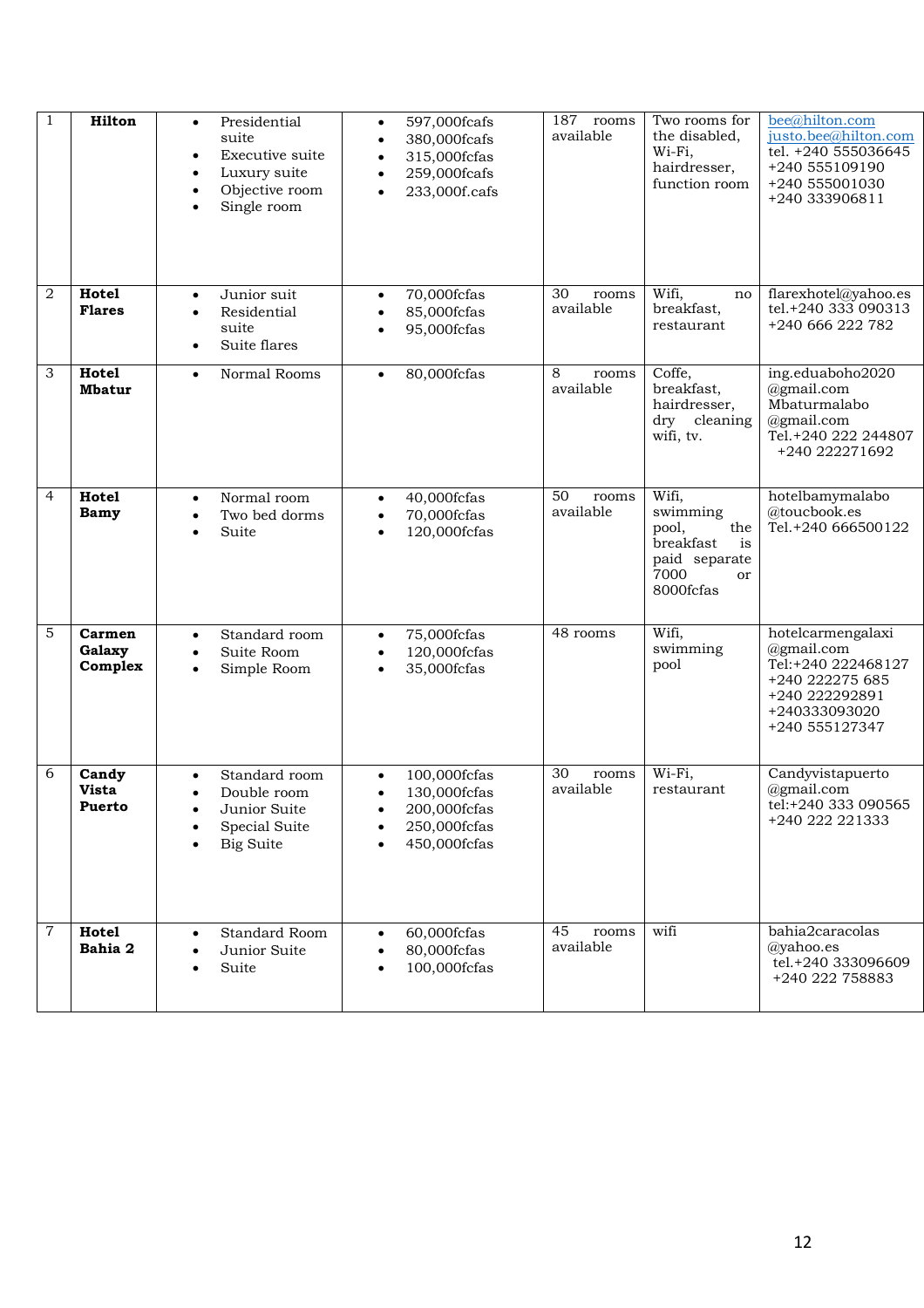| 8  | Ibis<br>Hotel                                           | Standard room<br>$\bullet$<br>PMR room<br>$\bullet$                                                                                                  | 80,000fcfas<br>$\bullet$<br>69,000fcfas<br>$\bullet$                                                                                         | 70<br>rooms<br>available | <b>Breakfast</b>                                                                 | H7131mediocu<br>@acoco<br>H7121<br>@ACCOR.COM<br>H7121FO<br>@ACCOR.COM<br>tel:+240551 662590<br>+240 333098965<br>+240 222 543338<br>+240 555043523 |
|----|---------------------------------------------------------|------------------------------------------------------------------------------------------------------------------------------------------------------|----------------------------------------------------------------------------------------------------------------------------------------------|--------------------------|----------------------------------------------------------------------------------|-----------------------------------------------------------------------------------------------------------------------------------------------------|
| 9  | Hotel<br><b>Nacional</b><br><b>ANGUE</b><br><b>ONDO</b> | Standard room<br>$\bullet$<br>Suite<br>$\bullet$<br>Business suite<br>$\bullet$<br>Luxury Suite<br>$\bullet$                                         | 86,000fcfas<br>$\bullet$<br>186,000fcfas<br>$\bullet$<br>228,000fcfas<br>$\bullet$<br>258,000fcfas<br>$\bullet$                              | 45<br>rooms<br>available | Breakfast, wifi                                                                  | Hotel(a)<br>hotelangucondo.com<br>nationaangucondo<br>@gmail.com<br>tel+240 222250768<br>+240 555 584 618<br>+240 333 099442                        |
| 10 | 3<br>Hotel<br>de<br>Agosto                              | Simple room<br>$\bullet$<br>Double room<br>$\bullet$<br>Suite<br>$\bullet$<br>Luxury<br>$\bullet$<br>Apartment<br>Standard<br>$\bullet$<br>apartment | 130,000fcfas<br>$\bullet$<br>150,000fcfas<br>$\bullet$<br>180.000fcfas<br>$\bullet$<br>250.000fcfas<br>$\bullet$<br>90.000fcfas<br>$\bullet$ | 50<br>rooms<br>available | Wifi,<br>restaurant,<br>swimming<br>pool                                         | Info<br>@hotel3deagosto.com<br>reservas@hotel3<br>deagosto.com<br>www.hotel-<br>3deagosto.com<br>tel:+240 222713249<br>+240 222 713 063             |
| 11 | Hotel<br>Federa-<br>ciones                              | Standard room<br>$\bullet$<br>Luxury<br>room<br>$\bullet$<br>double bed                                                                              | 35.000fcfas<br>$\bullet$<br>55.000fcfas<br>$\bullet$                                                                                         | 40<br>rooms<br>available | wifi,<br>restaurant<br>breakfast                                                 | Clotildeabeso<br>@gmail.com<br>jesusengono<br>$@g$ mail.com<br>tel.+240 555943982<br>+240 222 706968<br>222 235183<br>222 270903                    |
| 12 | Impala<br>Hotel                                         | Standard room<br>$\bullet$<br>Luxury room<br>Second Luxury<br>$\bullet$<br>room                                                                      | 30.000fcfas<br>$\bullet$<br>45.000fcfas<br>55.000fcas                                                                                        | 40<br>rooms<br>available | Wi-Fi,<br>restaurant                                                             | info@hotelimpala<br>malabo.com<br>tel:+240 222287122<br>+240 333092492                                                                              |
| 13 | Hotel<br>Yoli<br>$\mathbf{y}$<br>Hnos                   | Individual room<br>$\bullet$<br>Double room<br>Suite<br>$\bullet$                                                                                    | 46,000fcfas<br>$\bullet$<br>50,000fcfas<br>80,000fcfas<br>$\bullet$                                                                          | 45<br>rooms<br>available | wifi, tv                                                                         | www.hotelyoly<br>heremanos.com<br>Tel+240333091895<br>+240 222 276186                                                                               |
| 14 | Complejo<br><b>CNH</b>                                  | Standard room<br>$\bullet$<br>Normal room<br>$\bullet$<br>Delux bedroom<br>$\bullet$<br>Duplex<br>$\bullet$                                          | 70,000fcfas<br>$\bullet$<br>35,000fcfas<br>$\bullet$<br>55,000fcfas<br>$\bullet$<br>150,000fcfas<br>$\bullet$                                | 25<br>rooms<br>available | Wi-Fi,<br>restaurant                                                             | +240 222 219010<br>+240 555 219010<br>+240 222 017465<br>+240222121880<br>+240 2227490867                                                           |
| 15 | Hotel<br>Anda<br>China                                  | Standard room<br>$\bullet$<br>Classic room<br>$\bullet$<br>Superior room<br>$\bullet$<br>Junior suite<br>$\bullet$<br>Suite<br>$\bullet$             | 98,000fcfas<br>$\bullet$<br>118,000fcfas<br>$\bullet$<br>138,000fcfas<br>$\bullet$<br>158,000fcfas<br>$\bullet$<br>180,000fcfas<br>$\bullet$ | 65<br>rooms<br>available | wifi,<br>pool,<br>wifi,<br>gym,<br>pool,<br>breakfast,<br>sauna,<br>Turkish bath | Info<br>@hotelandamalabo.com<br>http:www.hotelanda<br>Malabo.com/1<br>+240 666388888<br>+240 666399999                                              |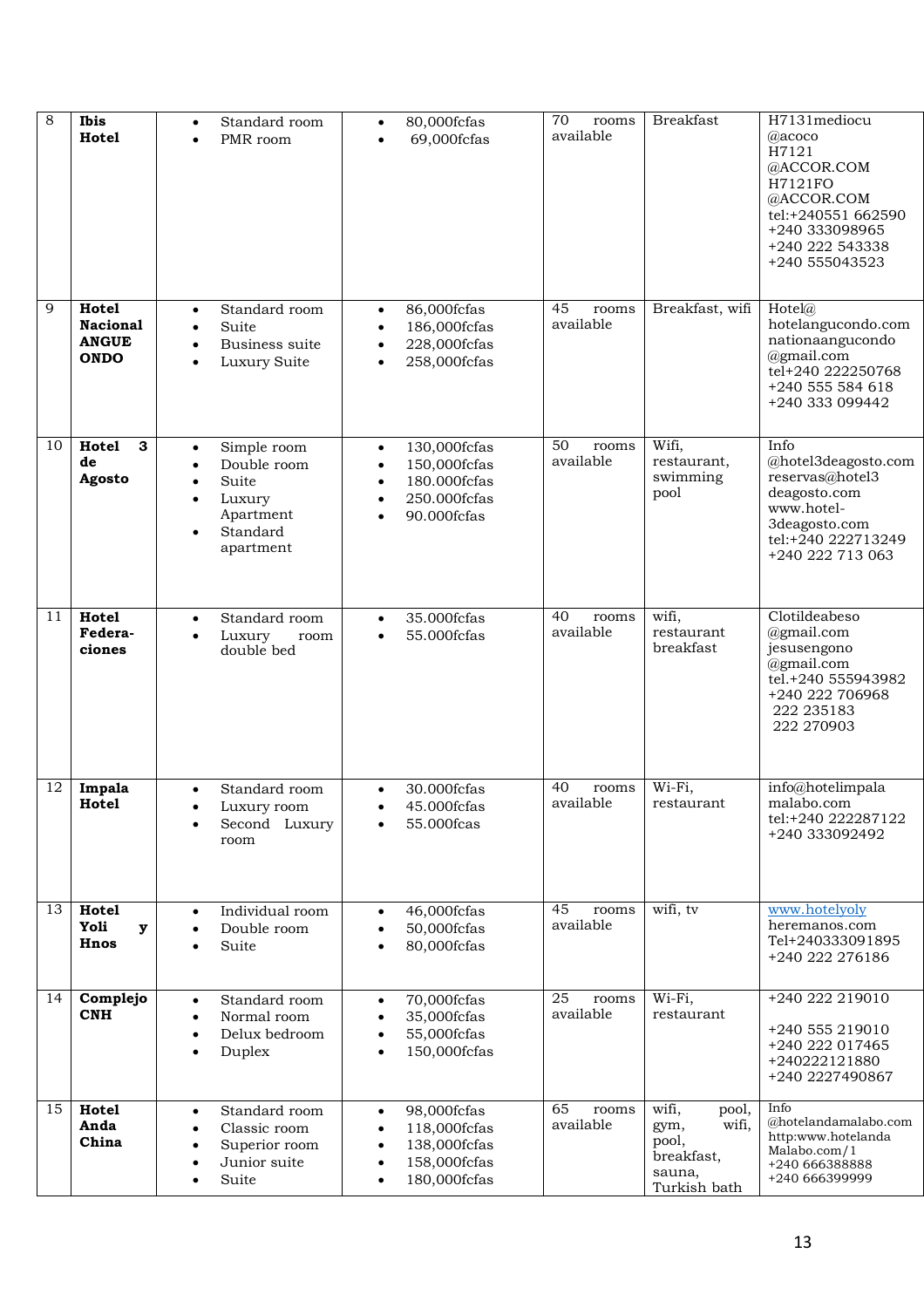|    |                    | Executive suite<br>$\bullet$                          | 528,000fcfas<br>$\bullet$                              |              |                             | +240 222022525                       |
|----|--------------------|-------------------------------------------------------|--------------------------------------------------------|--------------|-----------------------------|--------------------------------------|
|    |                    | Real suite<br>$\bullet$                               | 1,680,000fcfas<br>$\bullet$                            |              |                             |                                      |
|    |                    | Standard<br>$\bullet$                                 |                                                        |              |                             |                                      |
| 16 | Hotel<br><b>la</b> | Regular room<br>$\bullet$                             | 60,000fcfas<br>$\bullet$                               | 36 rooms     | Breakfast, wifi             | Tel. +240 555374146                  |
|    | Paz                | Mini suite<br>$\bullet$                               | 80,000fcfas<br>$\bullet$                               | available    |                             | +240 222374146                       |
|    |                    | Suite<br>$\bullet$                                    | 100,000fcfas<br>$\bullet$                              |              |                             |                                      |
| 17 | Complejo           | Junior suite<br>$\bullet$                             | 120,000fcfas<br>$\bullet$                              | 35 rooms     | wifi,                       | tel:+240 222274115<br>+240 555565702 |
|    | el Caribe          | Executive room<br>$\bullet$                           | 100,000fcfas<br>$\bullet$                              | available    | swimming<br>pool, gym       | www.complejoelcaribe.net             |
|    |                    | Simple room<br>$\bullet$                              | 80,000fcfas<br>$\bullet$                               |              |                             |                                      |
|    |                    | Simple room<br>$\bullet$                              | 50,000fcfas<br>$\bullet$                               |              |                             |                                      |
| 18 | Hotel              | Junior suite<br>$\bullet$<br>Standard room            | 120,000fcfas<br>$\bullet$                              | 30<br>rooms  | Breakfast,                  | Reservations                         |
|    | <b>Magno</b>       | $\bullet$<br>Junior suite<br>$\bullet$                | 116,000fcfas<br>$\bullet$<br>138,000fcfas<br>$\bullet$ | available    | restaurant,                 | @magnosuit.com                       |
|    | <b>Suit</b>        | Executive suite<br>$\bullet$                          | 275,000fcfas<br>$\bullet$                              |              | hotel<br>wifi,              | www.magnosuites                      |
|    |                    |                                                       |                                                        |              | transport                   | .com                                 |
|    |                    |                                                       |                                                        |              |                             | Tel.+240 222 565 788                 |
|    |                    |                                                       |                                                        |              |                             | +240 333096333<br>+240 222 032134    |
|    |                    |                                                       |                                                        |              |                             |                                      |
| 19 | Hotel              | Rooms with golf<br>$\bullet$                          | 387,000fcfas<br>$\bullet$                              | 200<br>rooms | Breakfast,                  | www.sofitel.com                      |
|    | <b>Sofitel</b>     | course view                                           | 226,000fcfas<br>$\bullet$                              | available    | pool, wifi gym,             | <b>H8212-FO</b>                      |
|    | <b>Malabo</b>      | Rooms with sea<br>$\bullet$                           | 210,000fcfas<br>$\bullet$                              |              | golf<br>course,<br>spa      | @SOFITEL.COM<br>+240 350 091 011     |
|    | Sipopo<br>Golf     | view<br>Suite                                         |                                                        |              |                             | +240 350 091 010                     |
|    |                    | $\bullet$                                             |                                                        |              |                             |                                      |
| 20 | Hotel              | Presidential<br>$\bullet$                             | 1,000,000fcfas<br>$\bullet$                            | 25<br>rooms  | breakfast                   | Info                                 |
|    | <b>Boutique</b>    | Suite                                                 | 500,000fcfas<br>$\bullet$                              | available    | included wifi,              | @t.colinashotel.com<br>Obama.abraham |
|    | Colinas            | Ambassador<br>$\bullet$                               | 150,000fcfas<br>$\bullet$                              |              | restaurant                  | @colinashotel.com                    |
|    |                    | Suite                                                 | 130,000fcfas<br>$\bullet$                              |              |                             | www.colinashotel.com                 |
|    |                    | Junior suite<br>$\bullet$<br>Luxury room<br>$\bullet$ | 110,000fcfas                                           |              |                             | tel. +240 555 457999                 |
|    |                    | Standard room<br>$\bullet$                            |                                                        |              |                             |                                      |
| 21 | Hotel              | Standard room<br>$\bullet$                            | 70,000fcfas<br>$\bullet$                               | 60<br>rooms  | Breakfast,                  | Hotelvillabrenda                     |
|    | <b>Villa</b>       | Double room<br>$\bullet$                              | 75,000fcfas<br>$\bullet$                               | available    | wifi, gym pool              | @gmail.com                           |
|    | <b>Brenda</b>      | Suite<br>$\bullet$                                    | 85,000fcfas<br>$\bullet$                               |              |                             | tel:+240 333 093901                  |
| 22 | Hotel              | Standard room<br>$\bullet$                            | 95,000fcfas<br>$\bullet$                               | 70<br>rooms  | breakfast,                  | Bisila.res1602                       |
|    | <b>Bisila</b>      | Junior suite<br>$\bullet$                             | 95,000fcfas<br>$\bullet$                               | available    | wifi,                       | @gmail.com                           |
|    | Place              | Executive suite<br>$\bullet$                          | 150.000fcfas<br>$\bullet$                              |              | swimming<br>pool            |                                      |
| 23 | Hotel              | Suite                                                 | 70,000fcfas                                            | 16<br>rooms  | Breakfast,                  | Leticiahotel                         |
|    | Leticia            | $\bullet$<br>Normal room<br>$\bullet$                 | $\bullet$<br>50,000fcfas<br>$\bullet$                  | available    | pool,<br>wifi,              | @hotmail.com                         |
|    |                    |                                                       |                                                        |              | transportation              | tel.+240 666666001                   |
|    |                    |                                                       |                                                        |              | for the client,             |                                      |
|    |                    |                                                       |                                                        |              | equipped                    |                                      |
|    |                    |                                                       |                                                        |              | rooms,<br>a<br>meeting room |                                      |
|    |                    |                                                       |                                                        |              | with capacity               |                                      |
|    |                    |                                                       |                                                        |              | for 13 people,              |                                      |
|    |                    |                                                       |                                                        |              | security                    |                                      |
|    |                    |                                                       |                                                        |              | camera<br>and               |                                      |
|    |                    |                                                       |                                                        |              | restaurant<br>with capacity |                                      |
|    |                    |                                                       |                                                        |              | of 24 clients.              |                                      |
|    |                    |                                                       |                                                        |              |                             |                                      |
| 24 | Hotel              | Normal room<br>$\bullet$                              | 35,000fcfas<br>$\bullet$                               |              |                             | Banapahotel<br>@ayaoo.com            |
|    | <b>Banapa</b>      | Simple room<br>$\bullet$                              | 30,000fcfas<br>$\bullet$                               |              |                             | tel.+240 222575825                   |
| 25 | Hotel              | Simple room<br>$\bullet$                              | 50,000fcfas<br>$\bullet$                               | 15<br>rooms  | Wifi, tv                    | Yaisel85@gmail.com                   |
|    | Elik               |                                                       |                                                        | available    |                             | Tel.+240 222 744570<br>222783380     |
|    | Melen              |                                                       |                                                        |              |                             |                                      |
| 26 | <b>SNA</b>         | Simple room<br>$\bullet$                              | 90,000fcfas<br>$\bullet$                               | 17<br>rooms  | Wifi, tv                    | Sergioliux                           |
|    |                    |                                                       |                                                        | available    |                             | @hotmail.com                         |
|    |                    |                                                       |                                                        |              |                             | tel +240 222072962                   |
| 27 | Hotel Mc           | Suite<br>$\bullet$                                    | 45,000fcfas<br>$\bullet$                               | 15<br>rooms  | Wifi, tv                    | Famiciabajojey                       |
|    | rest               |                                                       |                                                        | available    |                             | @yahoo.es                            |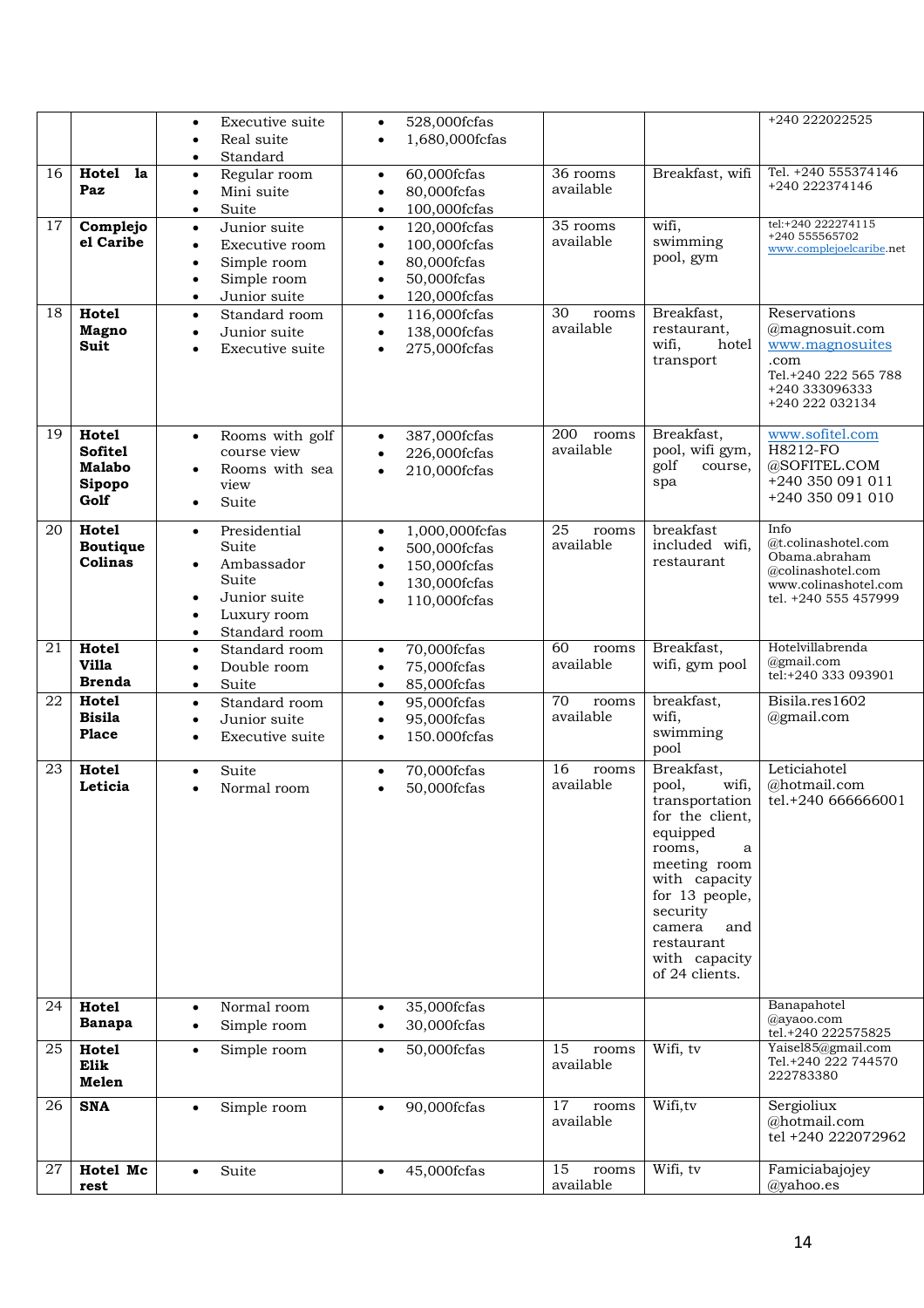|    |                                      | Normal room<br>$\bullet$                                                                             | 35,000fcfas<br>$\bullet$                                                                                     |                                      |                              | Tel.+240 222030267<br>555168982<br>222513564                                         |
|----|--------------------------------------|------------------------------------------------------------------------------------------------------|--------------------------------------------------------------------------------------------------------------|--------------------------------------|------------------------------|--------------------------------------------------------------------------------------|
| 28 | E1<br>Castillo                       | Simple room<br>$\bullet$                                                                             | 30,000fcfas<br>$\bullet$                                                                                     | $\overline{7}$<br>rooms<br>available | Wifi, tv                     | Semilola65<br>@gmail.com<br>Tel.<br>+240 222 636046<br>222 578267                    |
| 29 | Casa suit<br>capir                   | Suite<br>$\bullet$<br>Normal room<br>$\bullet$                                                       | $60,000$ fcfas<br>$\bullet$<br>50,000fcfas<br>$\bullet$                                                      | 10<br>rooms<br>available             | Wifi, tv                     | www.casa.capit.com<br>moiscsobama1986<br>@gmail.com<br>tel+240222293912<br>555793772 |
| 30 | Hotel<br>Cesar                       | Simple room<br>$\bullet$                                                                             | 50,000fcfas<br>$\bullet$                                                                                     | 27<br>rooms<br>available             | Wifi, tv, bar,<br>restaurant | besekuoscar<br>$(a)$ gmail.com<br>tel+240 222270478<br>222 257042                    |
| 31 | Hotel las<br>Gemelas                 | Mini suite<br>$\bullet$<br>Simple room<br>$\bullet$                                                  | 40,000fcfas<br>$\bullet$<br>30,000fcfas<br>$\bullet$                                                         | 23<br>rooms<br>available             | Wifi, tv,<br>restaurant      | Tel +240 222257042                                                                   |
| 32 | <b>Hotel</b><br><b>Santa</b><br>Rosa | Simple room<br>$\bullet$                                                                             | 35,000fcfas<br>$\bullet$                                                                                     | 13<br>rooms<br>available             | Wifi, tv                     | Tel. +240 555433920<br>222257042                                                     |
| 33 | Hotel<br>Preguis                     | Suite<br>$\bullet$<br>Apartment<br>$\bullet$<br>Simple room<br>$\bullet$<br>Double room<br>$\bullet$ | 80,000fcfas<br>$\bullet$<br>70,000fcfas<br>$\bullet$<br>46,000fcfas<br>$\bullet$<br>56,000fcfas<br>$\bullet$ | 27<br>rooms<br>available             | Wifi, tv                     | +240 2226781                                                                         |
| 34 | Hotel HC<br>Cuadrad-<br>illo         | Normal rooms<br>$\bullet$                                                                            | 50,000fcfas<br>$\bullet$                                                                                     | 5<br>rooms<br>available              | <b>Breakfast</b>             | Gravemiltiservicios<br>$(a)$ gmail.com<br>tel.+240 222582682                         |

As a special courtesy, the Government of Equatorial Guinea will bear the costs of accommodation of the following personalities:

- Heads of State and Government or their duly accredited Representative
- President of the AU Commission
- Vice President of the AU Commission
- AU Commissioners
- (90) AU officials

The other members of the delegations will cover their respective expenses.

# **Tourist places**

- National Park.
- Moka
- Paseo Maritimo (Seafront walk)
- Hacienda el Retiro Riaba
- La Granja Tourist Complex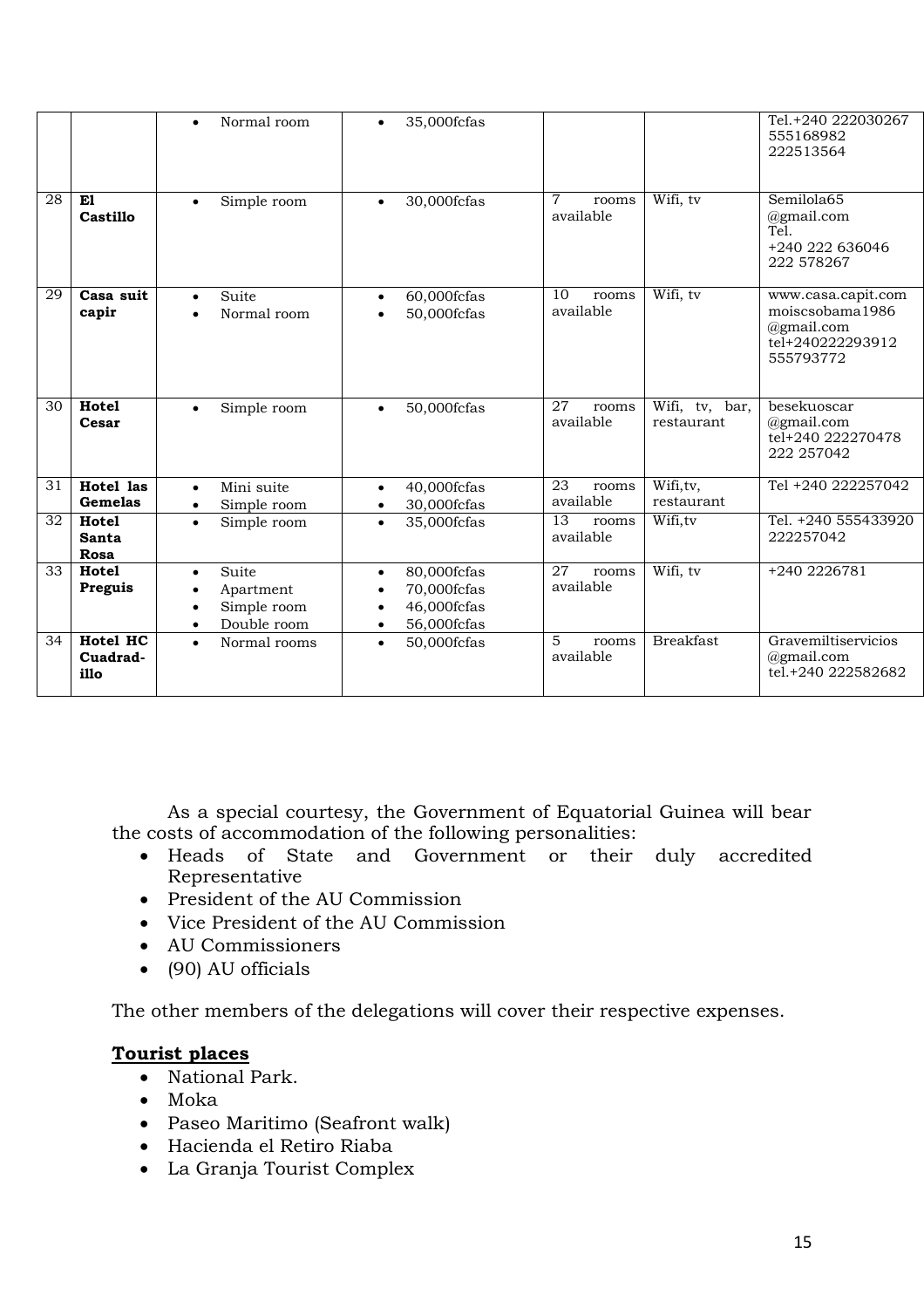## **Restaurants:**

- Pizza places
- La Luna
- Delice de France
- Aviator
- L'oriental
- Imagine
- Kristania
- Café Malabo.

## **TRANSPORT**

By special courtesy, the Government of the Republic of Equatorial Guinea will offer means of transport for the following categories:

## **HEADS OF STATE AND GOVERNMENT**

• Special Convoy

## **MINISTERS HEADS OF DELEGATIONS (51 Countries)**

• A vehicle for the head of the Delegation

# **AFRICAN UNION**

- President of the AU Commission
- Vice President of the AU Commission
- AU Commissioners
- (90) Officials of the UA

#### **SPECIAL GUESTS**

A vehicle for each special guest

#### **TRANSPORTATION OF OTHER DELEGATES**

The Government of the Republic of Equatorial Guinea ensures transport of the Delegates from their arrival at the Malabo International Airport to the places of residence, the Conference Centre and other places established in the Official Program.

However, the delegations that need to rent vehicles at their own expense, may request it at the following addresses:

• National Committee +240-222-266-788 +240 222-272-363

Email: elsantoarte@gmail.com Email: comitenacional.evento@gmail.com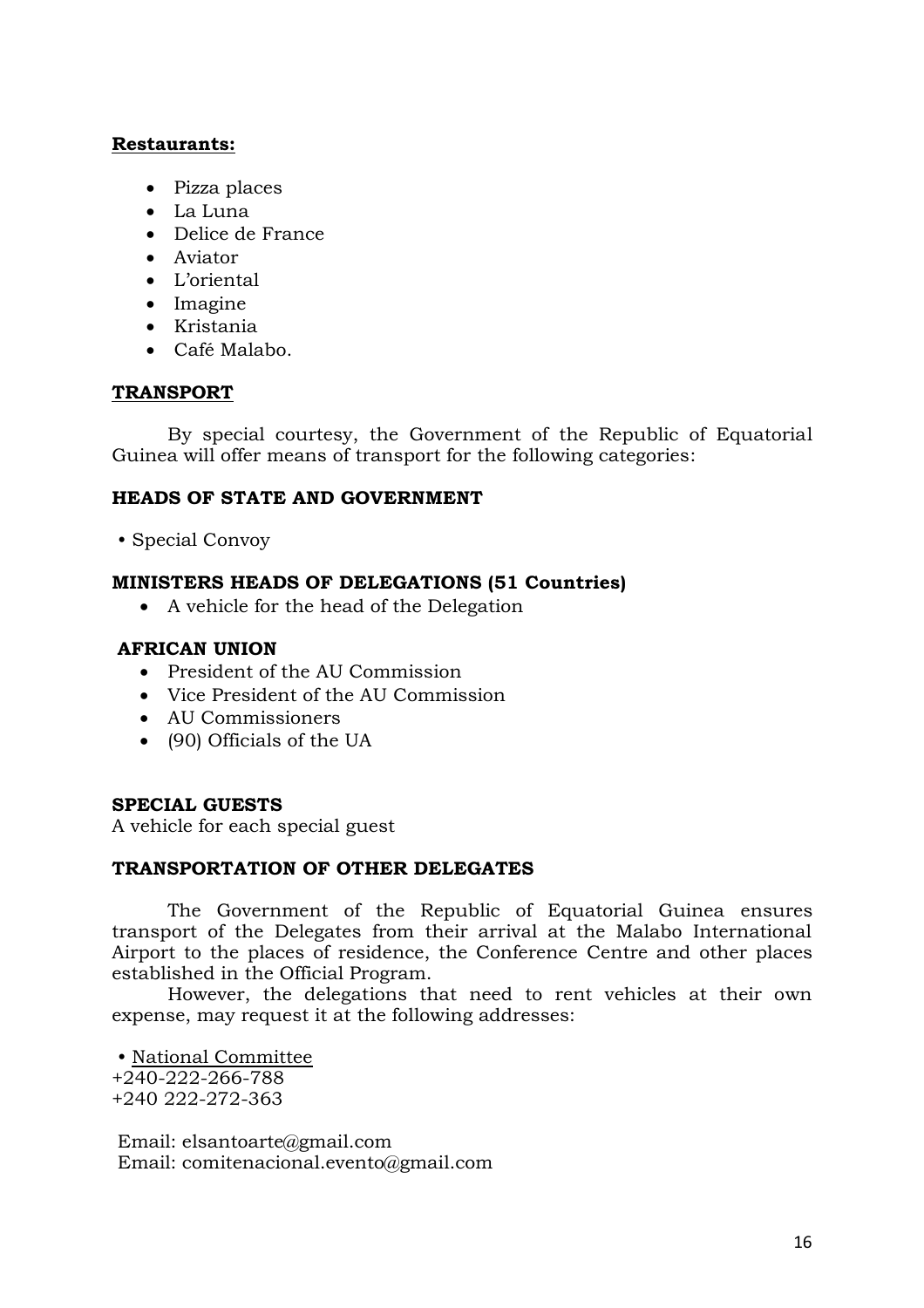• African Business +240-555-26-76-41 whatsapp +240-222-26-76-41 +240-222-48-48-48 Email:africabusiness@gmail.com

# **SECURITY.**

Special security measures will be taken at the Malabo International Airport, Sipopo City and at the different places of residence of all the Delegations.

#### **a) Weapons:**

The security personnel of the Heads of State and Government may be authorized to enter Equatorial Guinea with a maximum of 6 handguns per delegation. In this regard, it will be necessary to notify the National Committee of the following information in advance:

- Name and surname of the bearer
- Position and function as well as the institution where it is affected
- Passport number
- Place and date of birth
- Description of the weapon (type and model, make, serial number, calibre, quantity of ammunition, date of arrival and departure).

Weapons introduced without prior authorization will be seized and deposited with the border police, and will be returned at the time their bearers leave the national territory.

Email: nzombengono@gmail.com Contact: 666-500-677 +240222-550-571

#### **ACCREDITATION:**

Special accreditation badges will be awarded to the participating delegations. which must be worn permanently and visibly to allow access to restricted areas and places enabled for holding scheduled events.

As of the 10th of May, the office set up in the National Events Committee for the accreditation of the Delegations participating in the Summit will remain open.

Email:engonga35@gmail.com Contact:+240-222-000-003

#### **MEDIA:**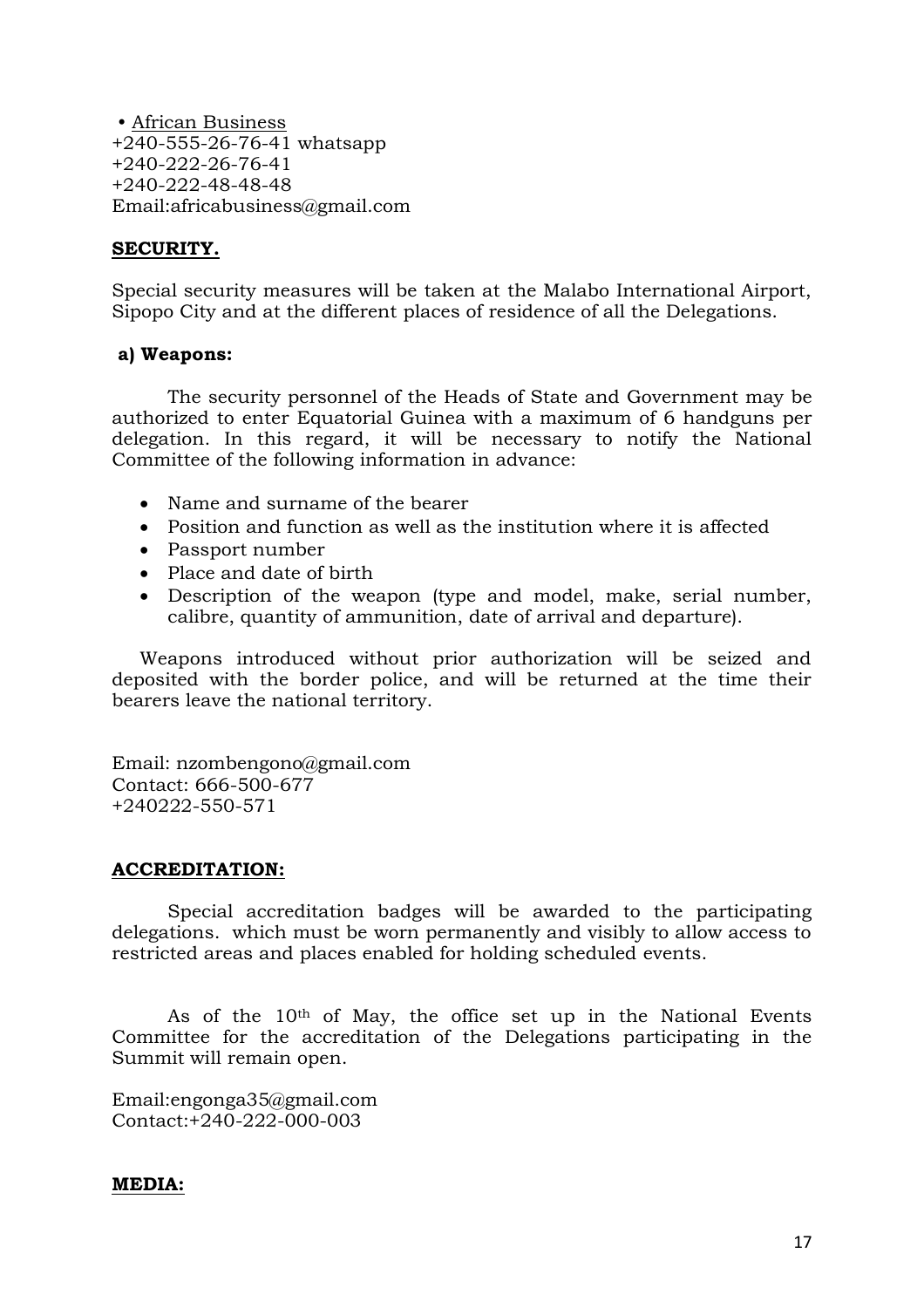Given the importance of the event, the participation of duly invited and accredited media is expected, and they must meet all the requirements of the form prepared for this purpose, through the following contacts:

+240 222-636-023 +240 222-353-509 +240 222-297-963 E-mail: elprodigo18@gmail.com

#### **HEALTH**

The Government of the Republic of Equatorial Guinea places at the disposal of all the Official Delegations, the Aid and Emergency Health Services.

The Health Services request all members of the Official Delegations and Special Guests to have the updated international vaccination card, the Covid-19 vaccination card or the negative PCR certificate from 72 hours before, which will be required by the competent services of the Malabo International Airport.

Upon the arrival of the Official Delegations at the Malabo International Airport, the health services will perform a new PCR test on all delegates from abroad, those who turn out to be positive will go on to comply with the protocol established by the Health Authorities regarding Covid 19.

For possible emergencies and information, contact the following telephone numbers: +240-222-243-386 +240-222-022-893 +240-666-223-324 E-mail: gesshov@yahoo.es

#### **13.- VISA FORMALITIES**.

All Members of the Official Delegations that attend or participate in the Event must obtain the corresponding entry visa from the Diplomatic and Consular Representations of Equatorial Guinea abroad.

In the countries where Equatorial Guinea does not have embassies or consulates, the members of the Official Delegations holding diplomatic, official, service passports and the holders of United Nations and African Union passports will obtain free visas upon arrival at the Malabo International Airport, after sending the respective official lists of their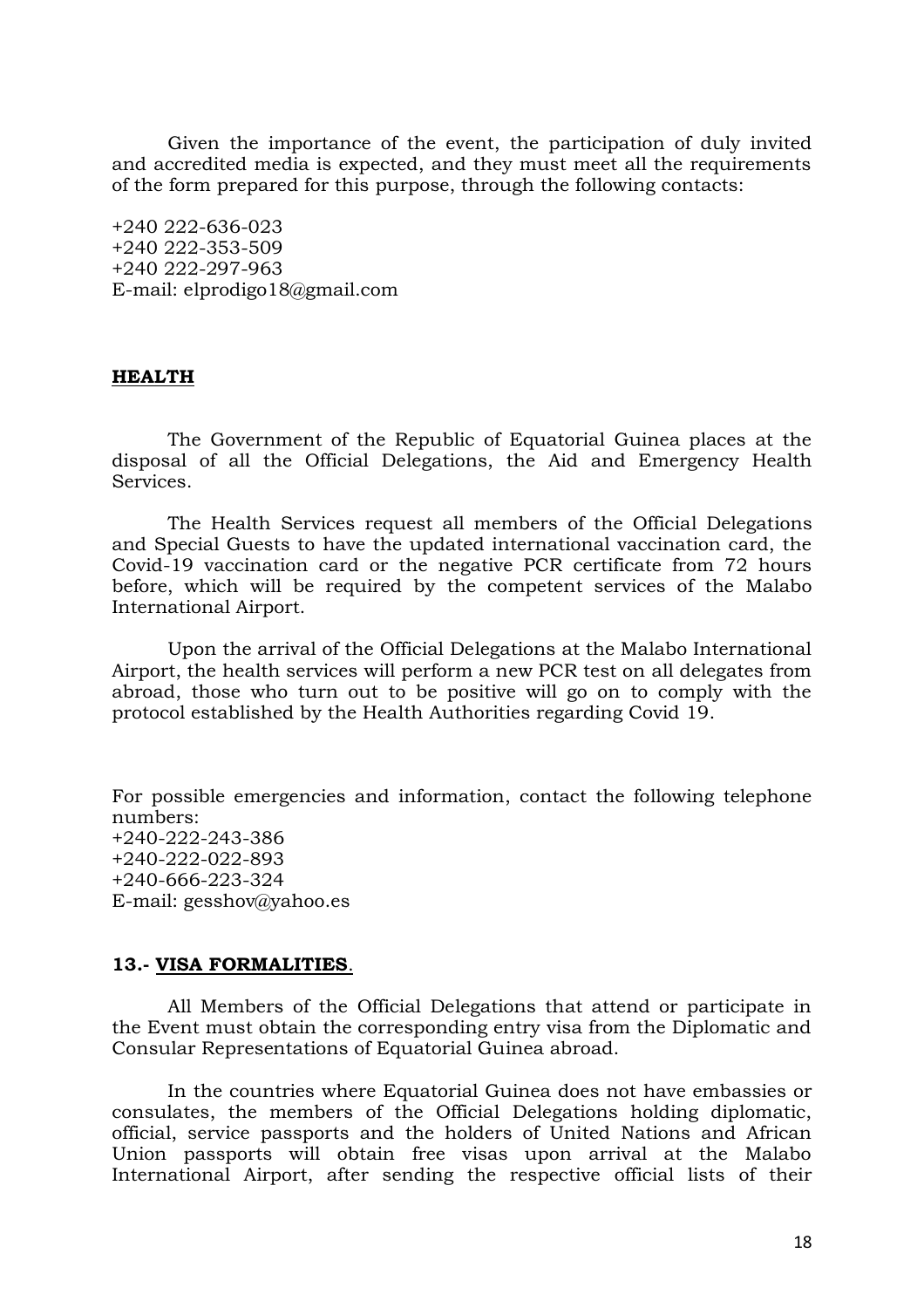Delegations and their passport copies to the National Committee for the Organization and Direction of Events, and on the other hand, holders of ordinary passports will pay the amount established according to the State Tax Rates the amount corresponding to the issuance of their entry visas at the Malabo International Airport. (50,000fcfa per visa)

Delegations leaving from countries where Equatorial Guinea has a Diplomatic or Consular Mission must obtain visas before traveling to Equatorial Guinea.

Email:comitenacional.evento@gmail.com Email:departamentodeprotocolo@yahoo.es Email:protocolos@gmail.com

# **13.- GENERAL PROGRAM OF THE EVENT**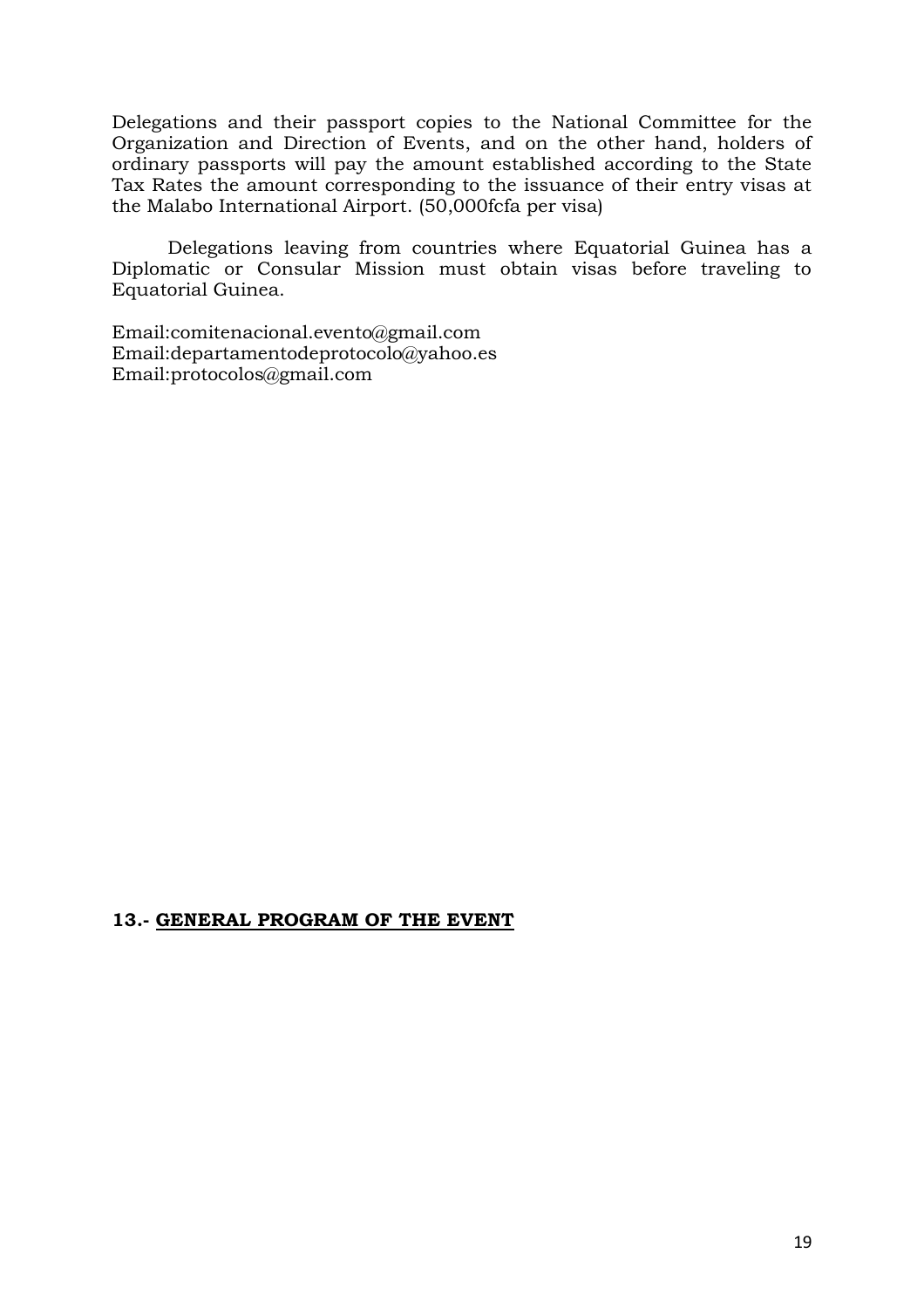# **ANNEX I**

*SECURITY BADGE APPLICATION*

*NAME*

*SURNAMES*

*ID/PASSPORT NUMBER*

*COUNTRY/ORGANISATION*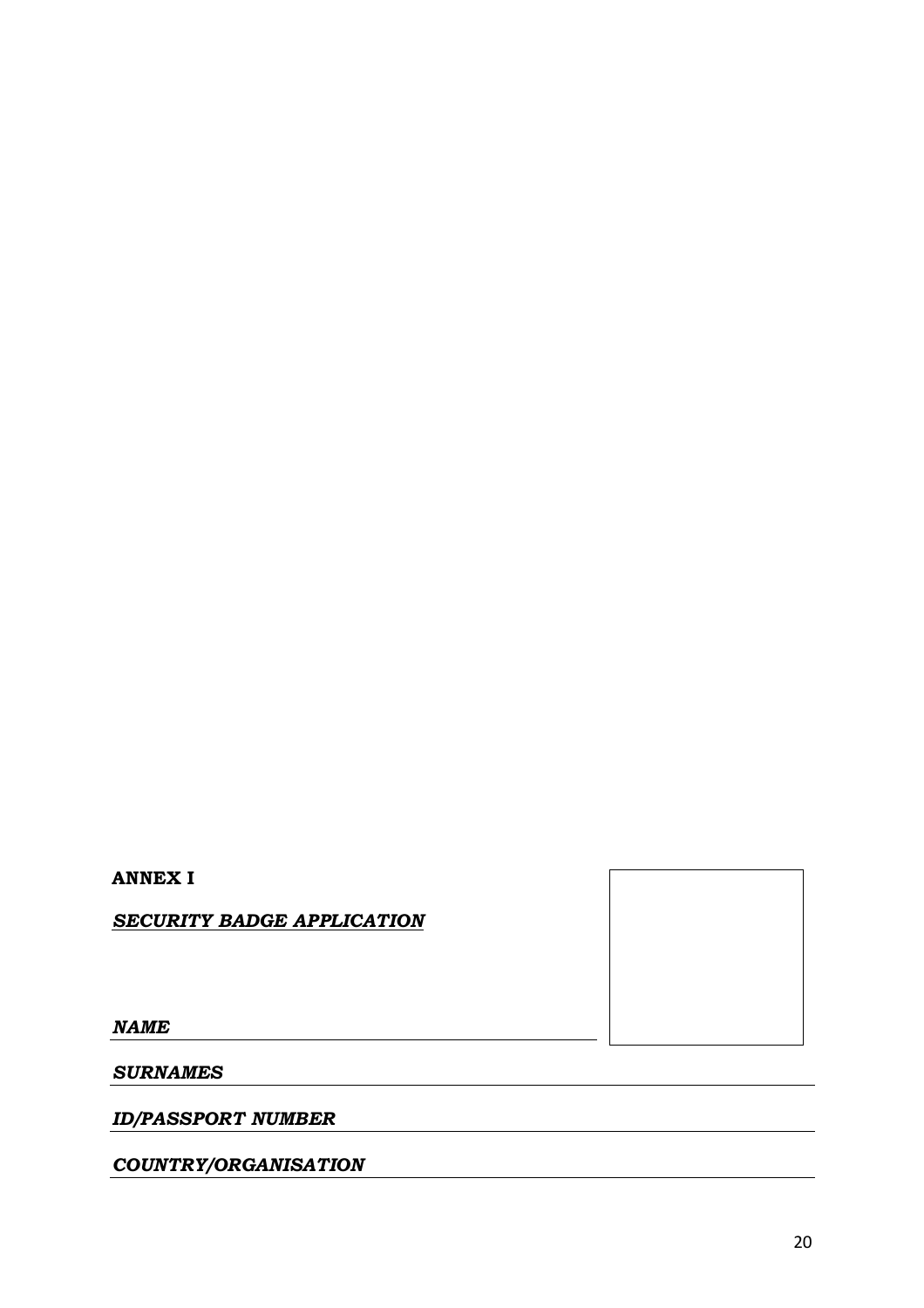## *BADGES CATEGORY:*

*Minister Delegate Unarmed security Protocol First lady Press Observer Armed Security Special guest*

*Note: Attach a Verbal Note - USE CAPITAL LETTERS.*

#### *ANNEX II*

*APPLICATION FOR SECURITY PASSES FOR VEHICLES*

#### *COMPANY/PRIVATE NAME*

#### *PHONE NUMBER*

#### *MAKE AND MODEL OF THE CAR*

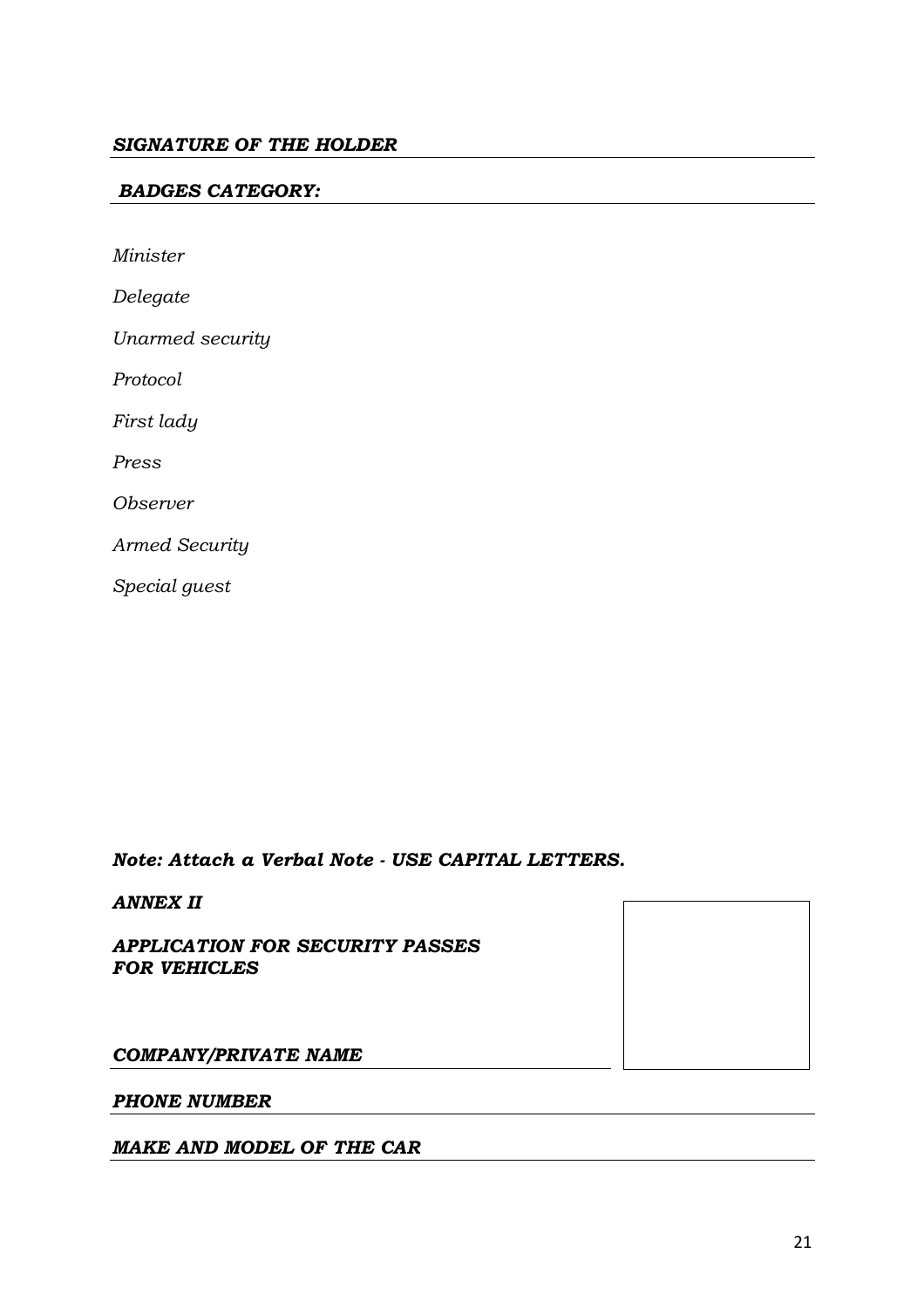## *CAR REGISTRATION NUMBER*

#### *NAME OF THE DRIVER*

## *LAST NAME OF THE DRIVER*

#### *DRIVER'S TELEPHONE NUMBER*

*DRIVING LICENSE/DATE OF ISSUE*

*DRIVING LICENSE/EXPIRATION DATE*

*Note: Attach a Verbal Note - USE CAPITAL LETTERS.*

*ANNEX III FORM FOR FIREARMS*



*NAME*

*SURNAMES*

*NATIONALITY*

*SEX*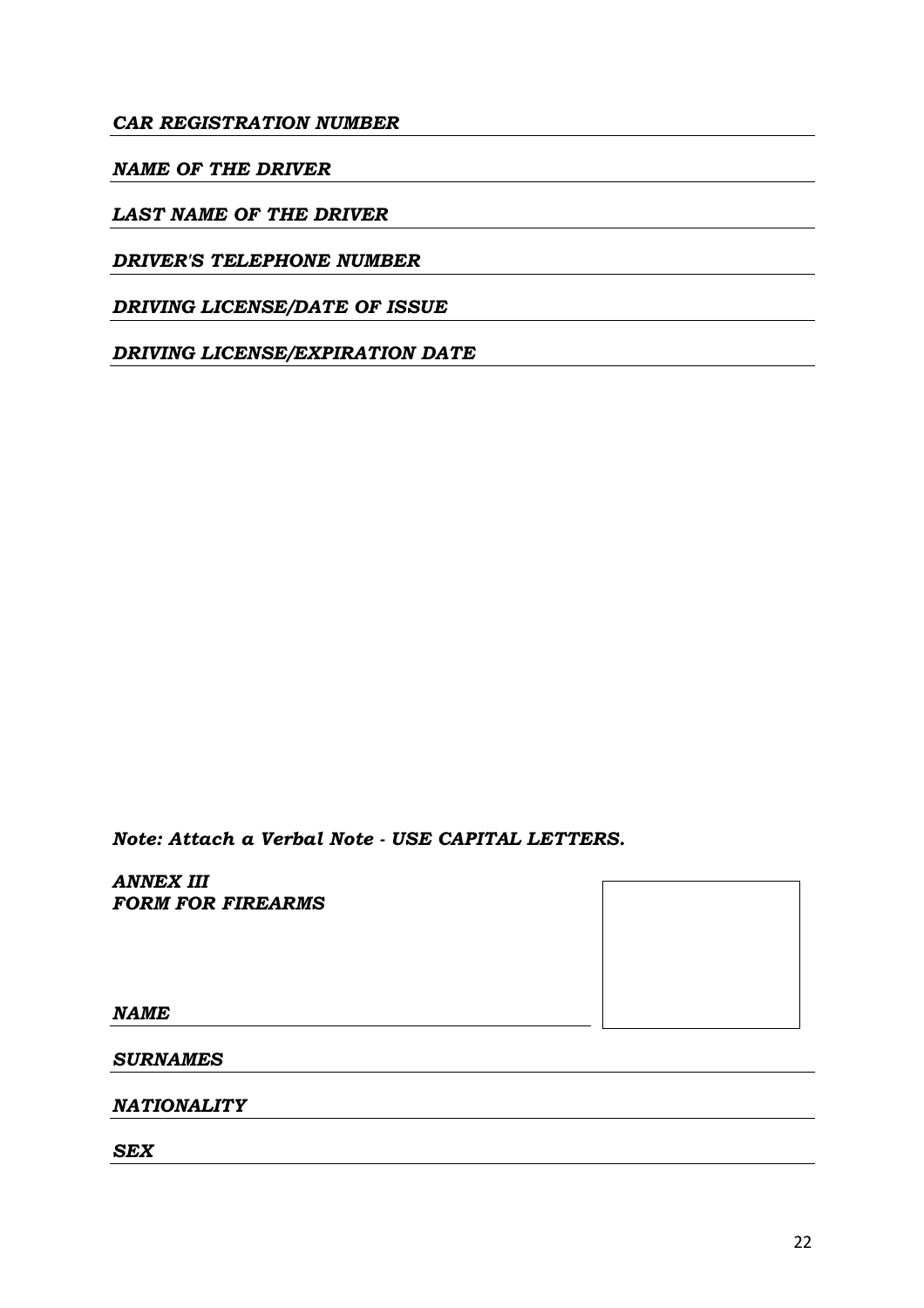#### *PROFESSION*

*PASSPORT NUMBER*

*WEAPON TYPE*

*MANUFACTURE*

*MODEL AND CALIBER*

*SERIAL NUMBER*

*NUMBER OF WEAPONS AND AMMUNITION*

*SPECIAL EQUIPMENT*

*SIGNATURE*

*Note: Attach a Verbal Note - USE CAPITAL LETTERS.*

*ANNEX IV PRESS ACCREDITATION FORM*

*SURNAMES (Mr/Mrs/Miss)*

*NAME*

*NATIONALITY*

*SEX*

*PRESS AGENCY*

*PASSPORT NUMBER*